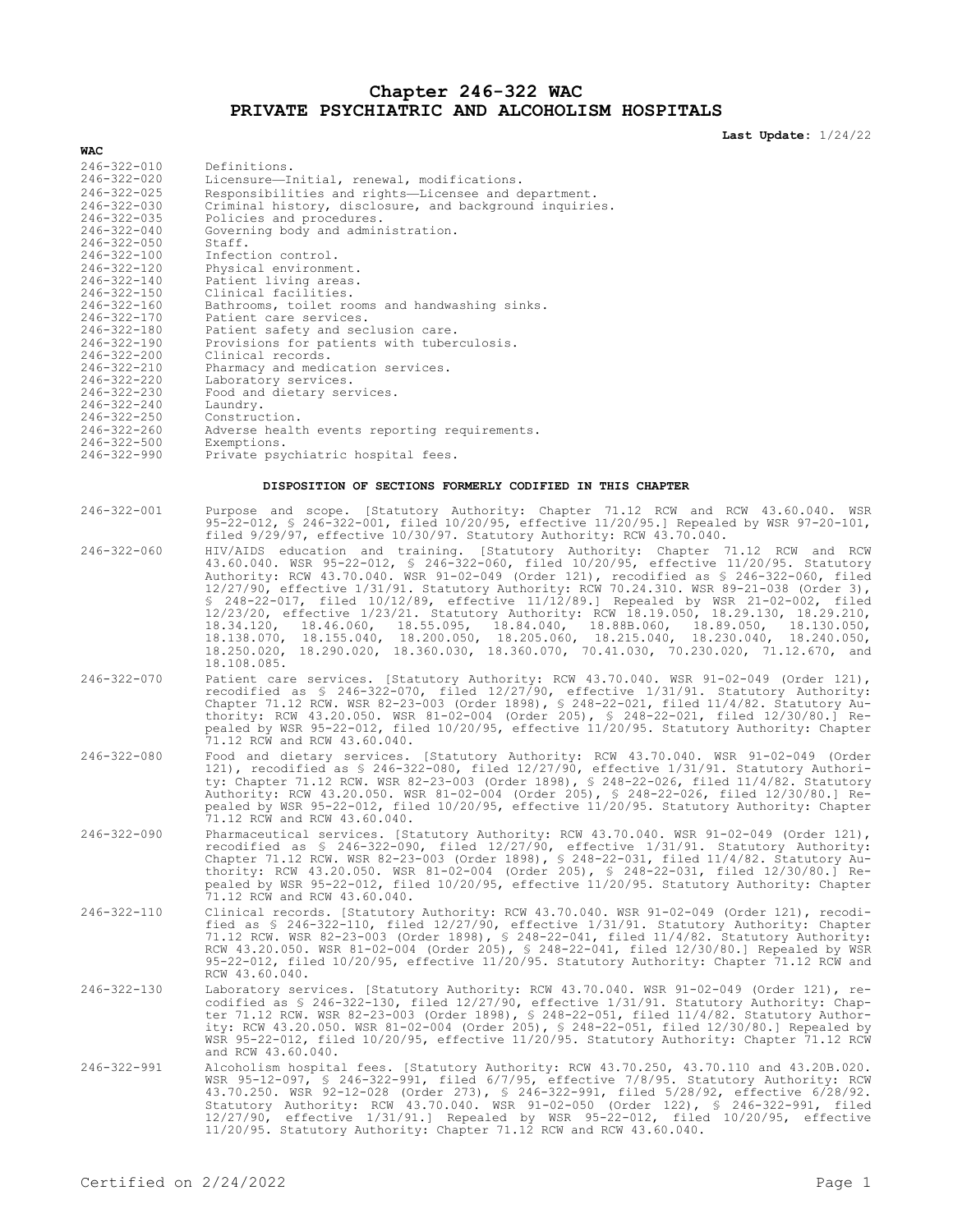**WAC 246-322-010 Definitions.** The definitions in this section apply throughout the chapter unless the context clearly requires otherwise. For the purposes of this chapter, the following words and phrases have the following meanings unless the context clearly indicates otherwise:

(1) "Abuse" means an act by any individual which injures, exploits or in any way jeopardizes a patient's health, welfare, or safety including, but not limited to:

(a) Physically damaging or potentially damaging nonaccidental acts;

(b) Emotionally damaging verbal behavior and harassment or other actions which may result in emotional or behavioral problems; and

(c) Sexual use, exploitation and mistreatment through inappropriate touching, inappropriate remarks or encouraging participation in pornography or prostitution.

(2) "Administrator" means the individual responsible for the dayto-day operation of the hospital.

(3) "Advanced registered nurse practitioner" means a registered nurse authorized to practice specialized and advanced nursing according to the requirements in RCW 18.79.250.

(4) "Authenticate" means to authorize or validate an entry in a record by:

(a) A signature including first initial, last name, and professional title/discipline; or

(b) A unique identifier which clearly indicates the responsible individual.

(5) "Bathing fixture" means a bathtub, shower, or combination bathtub shower.

(6) "Bathroom" means a room containing one or more bathing fixtures.

(7) "Child psychiatrist" means an individual licensed as a physician under chapter 18.71 or 18.57 RCW who is board-certified or boardeligible with a specialty in child psychiatry by:

(a) The American Board of Psychiatry and Neurology; or

(b) The Bureau for Osteopathic Specialists, American Osteopathic Neurology and Psychiatry.

(8) "Clinical record" means a file maintained by the licensee for each patient containing all pertinent psychological, medical, and clinical information.

(9) "Comprehensive treatment plan" means a written plan of care developed by a multidisciplinary treatment team for an individual patient, based on an assessment of the patient's developmental, biological, emotional, psychological, and social strengths and needs, which includes:

(a) Treatment goals with specific time frames;

(b) Specific services to be provided;

(c) The name of each individual responsible for each service provided;

(d) Behavior management; and

(e) Discharge criteria with estimated time frames.

(10) "Construction" means:

(a) A new building to be used as a hospital or part of a hospital;

(b) An addition, modification or alteration which changes the approved use of a room or area; and

(c) An existing building or portion thereof to be converted for use as a hospital.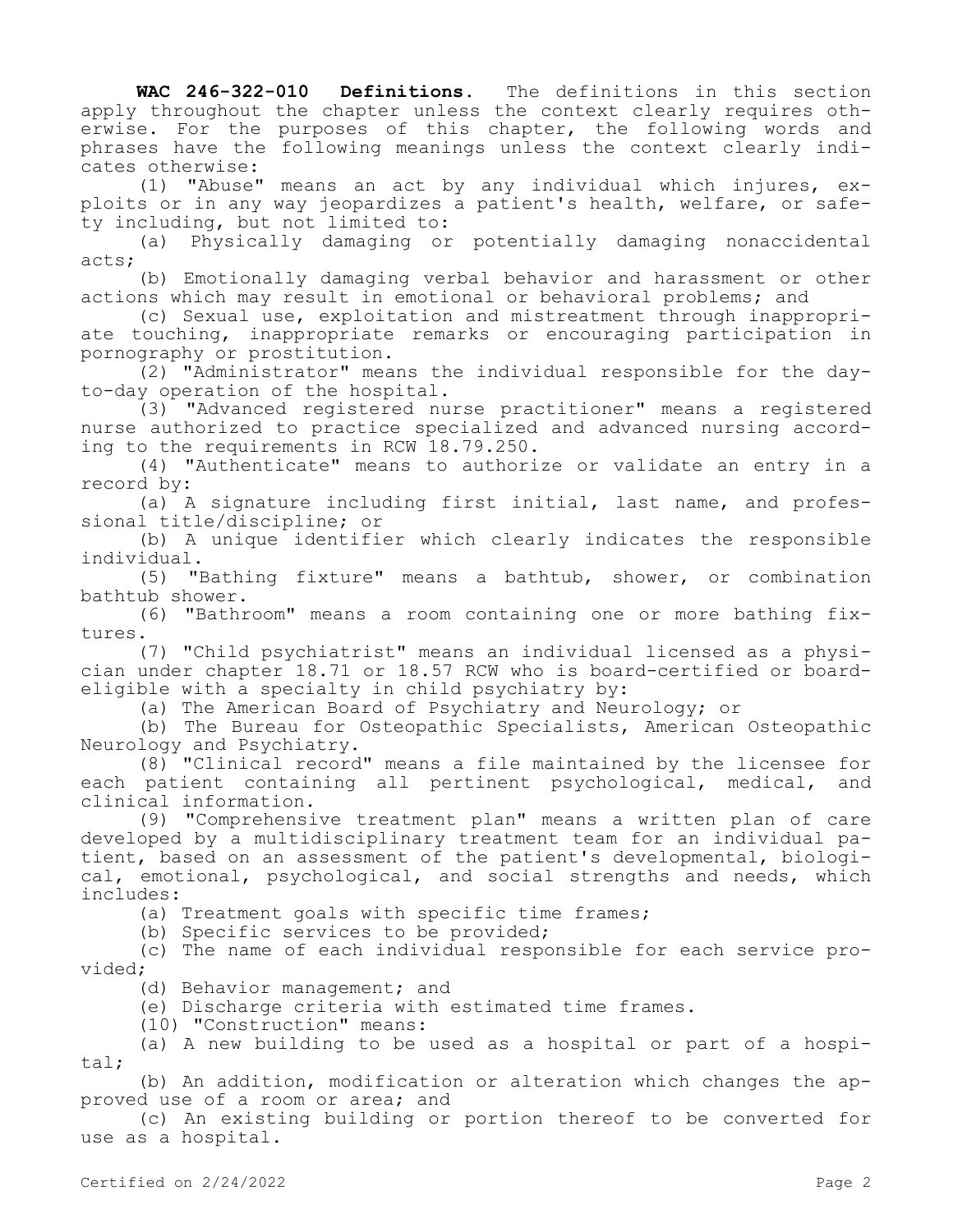(11) "Department" means the Washington state department of health.

(12) "Dietitian" means an individual certified under chapter 18.138 RCW.

(13) "Document" means to record, with authentication, date and time.

(14) "Drug administration" means the act of an authorized individual giving a single dose of prescribed drug or biological to a patient according to the laws and regulations governing such acts.

(15) "Drug dispensing" means interpreting a prescription and, pursuant to that prescription, selecting, measuring, labeling, packaging, and issuing the prescribed medication to a patient or service unit of the facility.

(16) "Exemption" means a written authorization from the department which releases a licensee from meeting a specific requirement or requirements in this chapter.

(17) "Family" means an individual or individuals:

(a) Designated by the patient, who may or may not be related to the patient; or

(b) Legally appointed to represent the patient.

(18) "Governing body" means the person legally responsible for the operation and maintenance of the hospital.

(19) "Health care professional" means an individual who provides health or health-related services within the individual's authorized scope of practice, who is:

(a) Licensed, certified or registered under Title 18 RCW; or

(b) A recreational therapist as defined in this section.

(20) "Licensed bed capacity" means the patient occupancy level requested by the applicant or licensee and approved by the department.

(21) "Licensee" means the person to whom the department issues the hospital license.

(22) "Maximum security window" means a security window which, if operable, opens only with a key or special tool.

(23) "Mental health professional" means:

(a) A psychiatrist, psychologist, psychiatric nurse or social worker; or

(b) An individual with:

(i) A masters degree in behavioral science, nursing science, or a related field from an accredited college or university; and

(ii) Two years experience directly treating mentally ill individuals under the supervision of a mental health professional.

(24) "Multidisciplinary treatment team" means a group of individuals from various clinical services who assess, plan, implement and evaluate treatment for patients under care.

(25) "Neglect" means conduct which results in deprivation of care necessary to maintain a patient's minimum physical and mental health including, but not limited to:

(a) Physical and material deprivation;

(b) Lack of medical care;

(c) Inadequate food, clothing or cleanliness;

(d) Refusal to acknowledge, hear or consider a patient's concerns;

(e) Lack of social interaction and physical activity;

(f) Lack of personal care; and

(g) Lack of supervision appropriate for the patient's level of functioning.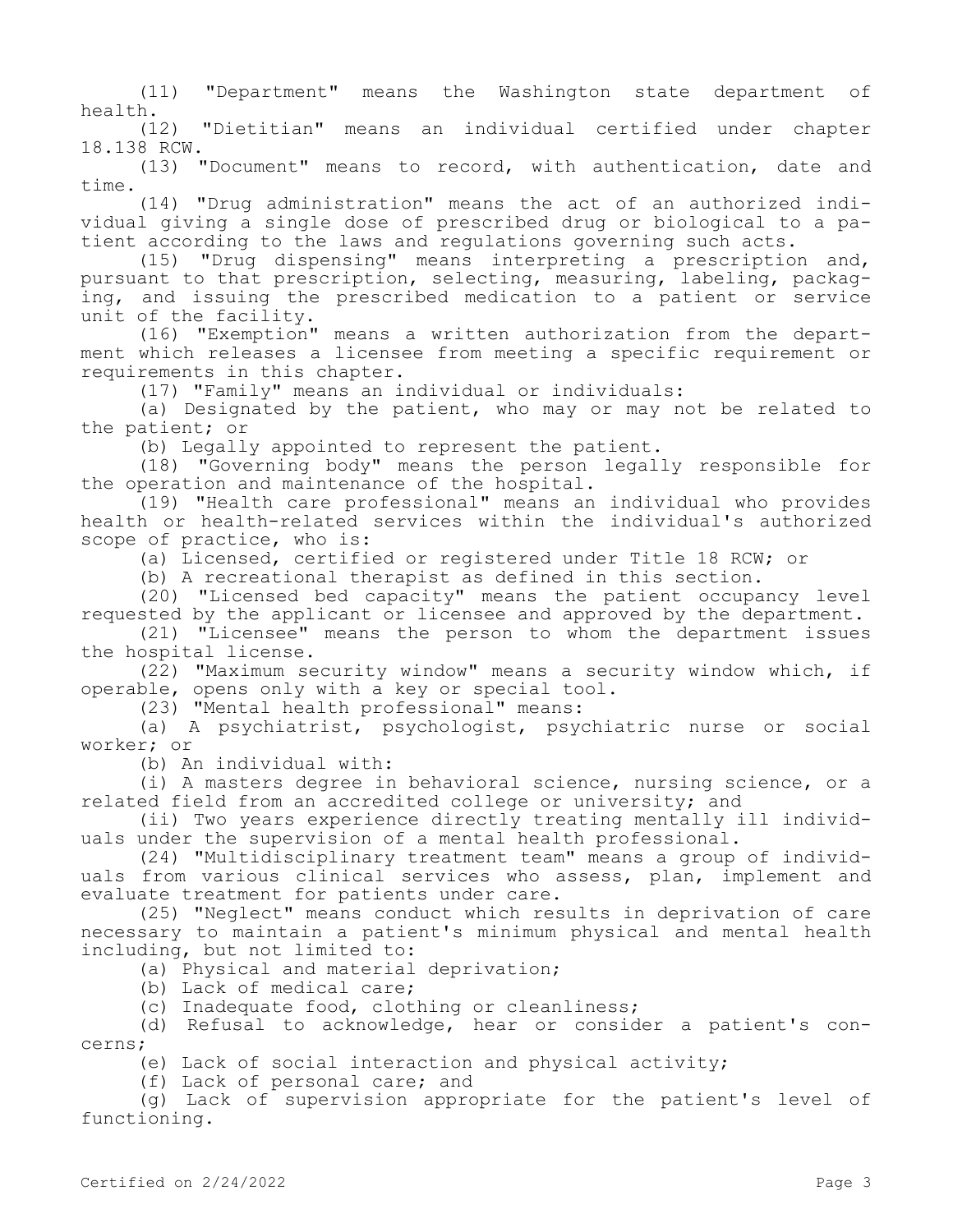(26) "Occupational therapist" means an individual licensed under chapter 18.59 RCW.

(27) "Patient-care staff" means employees, temporary employees, volunteers, or contractors, who provide direct care services for patients.

(28) "Person" means any individual, firm, partnership, corporation, company, association, joint stock association, and the legal successor thereof.

(29) "Pharmacist" means an individual licensed as a pharmacist under chapter 18.64 RCW.

(30) "Pharmacy" means the central area in a hospital where prescriptions are filled, or drugs are stored and issued to hospital departments.

(31) "Physician" means an individual licensed under chapter 18.71 or 18.57 RCW.

(32) "Physician assistant" means an individual licensed under chapter 18.71A or 18.57A RCW.

(33) "Private psychiatric hospital" or "hospital" means a privately owned and operated establishment or institution which:

(a) Provides accommodations and services over a continuous period of twenty-four hours or more; and

(b) Is expressly and exclusively for observing, diagnosing, or caring for two or more individuals with signs or symptoms of mental illness, who are not related to the licensee.

(34) "Professional staff" means health care professionals appointed by the governing body to practice within the parameters of the professional staff bylaws.

(35) "Psychiatric advanced registered nurse practitioner" means a person who is licensed as an advanced registered nurse practitioner under chapter 18.79 RCW and who is board certified in advanced practice psychiatric and mental health nursing.

(36) "Psychiatric nurse" means a registered nurse with:

(a) A bachelor's degree from an accredited college or university and two years experience directly treating mentally ill or emotionally disturbed individuals under the supervision of a psychiatrist or psychiatric nurse; or

(b) Three years experience directly treating mentally ill or emotionally disturbed individuals under the supervision of a psychiatrist or psychiatric nurse.

(37) "Psychiatrist" means an individual licensed as a physician under chapter 18.71 or 18.57 RCW who is board-certified or board-eligible with a specialty in psychiatry by:

(a) The American Board of Psychiatry and Neurology; or

(b) The Bureau for Osteopathic Specialists, American Osteopathic Neurology and Psychiatry.

(38) "Psychologist" means an individual licensed under chapter 18.83 RCW.

(39) "Recreational therapist" means an individual:

(a) With a bachelor's degree with a major or option in therapeutic recreation or in recreation for the ill and handicapped; or

(b) Certified or certification-eligible under Certification Standards for Therapeutic Recreation Personnel, June 1, 1988, National Council for Therapeutic Recreation Certification, 49 South Main Street, Suite 005, Spring Valley, New York 10977.

(40) "Referred outpatient diagnostic service" means a diagnostic test or examination performed outside the hospital which: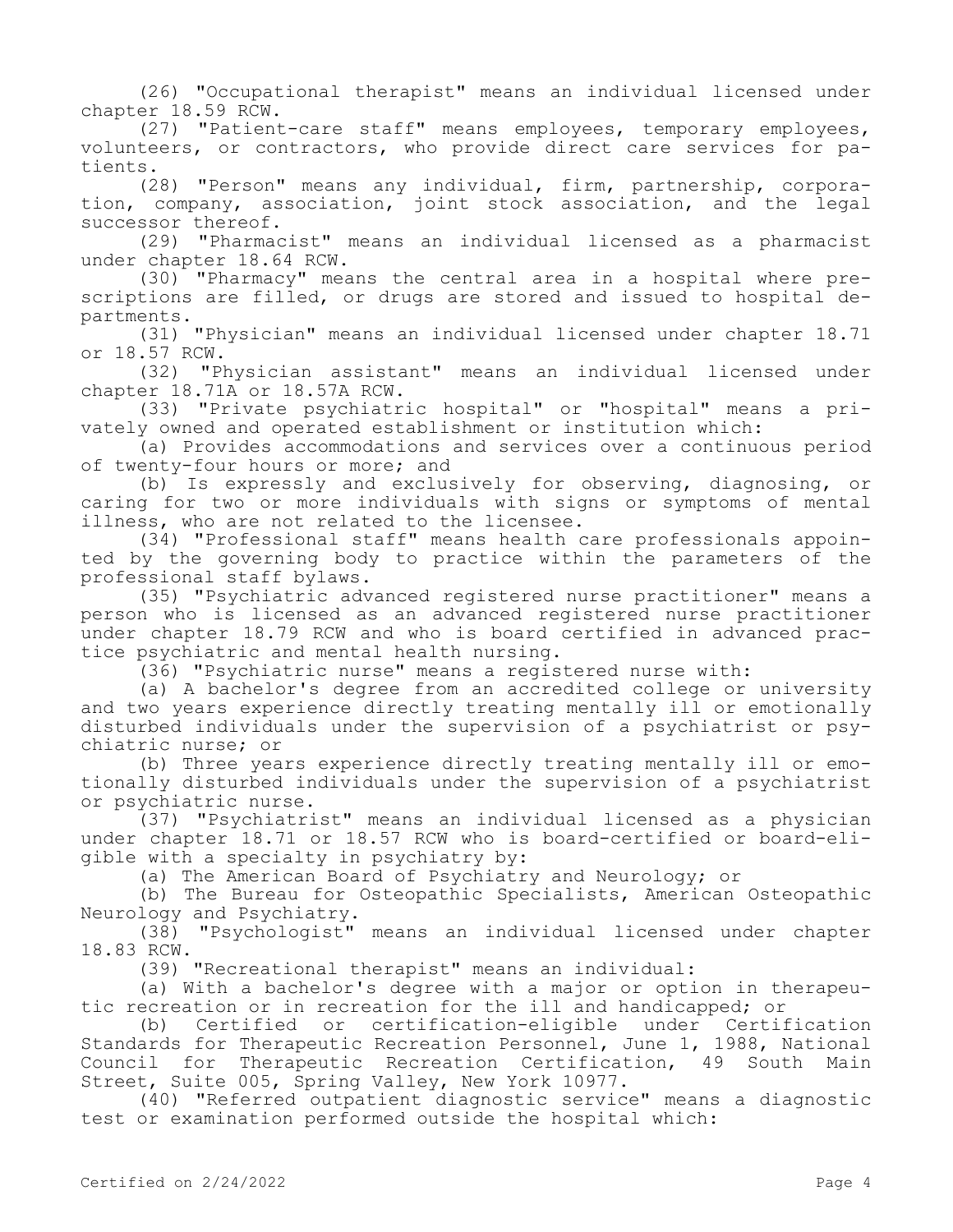(a) Is ordered by a member of the professional staff legally permitted to order such tests and examinations, to whom the findings and results are reported; and

(b) Does not involve a parenteral injection, local or general anesthesia, or a surgical procedure.

(41) "Registered nurse" means an individual licensed under chapter 18.88 RCW.

(42) "Restraint" means any apparatus or chemical used to prevent or limit volitional body movements.

(43) "Seclusion room" means a small room designed for maximum security and patient protection, with minimal sensory stimuli, for the temporary care of one patient.

 $(44)$  "Security room" means a patient sleeping room designed, furnished and equipped to provide maximum safety and security.

(45) "Security window" means a window designed to inhibit exit, entry and injury to a patient, with safety glazing or other security feature to prevent breakage.

(46) "Self-administration" means the act of a patient taking the patient's own medication from a properly labeled container while on hospital premises, with the hospital responsible for appropriate medication use.

(47) "Sink" means a properly trapped plumbing fixture, with hot and cold water under pressure, which prevents back passage or return of air.

(48) "Social worker" means an individual registered or certified as a counselor under chapter 18.19 RCW with a master's degree in social work from an accredited school of social work.

(49) "Special services" means clinical and rehabilitative activities or programs including, but not limited to:

(a) Educational and vocational training;

- (b) Dentistry;
- (c) Speech therapy;
- (d) Physical therapy;

(e) Occupational therapy;

(f) Language translation; and

(g) Training for individuals with hearing or visual impairment.

(50) "Staff" means employees, temporary employees, volunteers, and contractors.

(51) "Toilet" means a fixture fitted with a seat and flushing device used to dispose of bodily waste.

(52) "Useable floor space" means the total floor surface area excluding area used for closets, wardrobes and fixed equipment.

[Statutory Authority: Chapter 71.12 RCW. WSR 16-03-062, § 246-322-010, filed 1/19/16, effective 2/19/16. Statutory Authority: Chapter 71.12 RCW and RCW 43.60.040. WSR 95-22-012, § 246-322-010, filed 10/20/95, effective 11/20/95. Statutory Authority: RCW 43.70.040. WSR 91-02-049 (Order 121), recodified as  $\frac{1}{8}$  246-322-010, filed 12/27/90, effective 1/31/91. Statutory Authority: Chapter 71.12 RCW. WSR 82-23-003 (Order 1898), § 248-22-001, filed 11/4/82. Statutory Authority: RCW 43.20.050. WSR 81-02-004 (Order 205), § 248-22-001, filed 12/30/80; Regulation .22.001, effective 3/11/60.]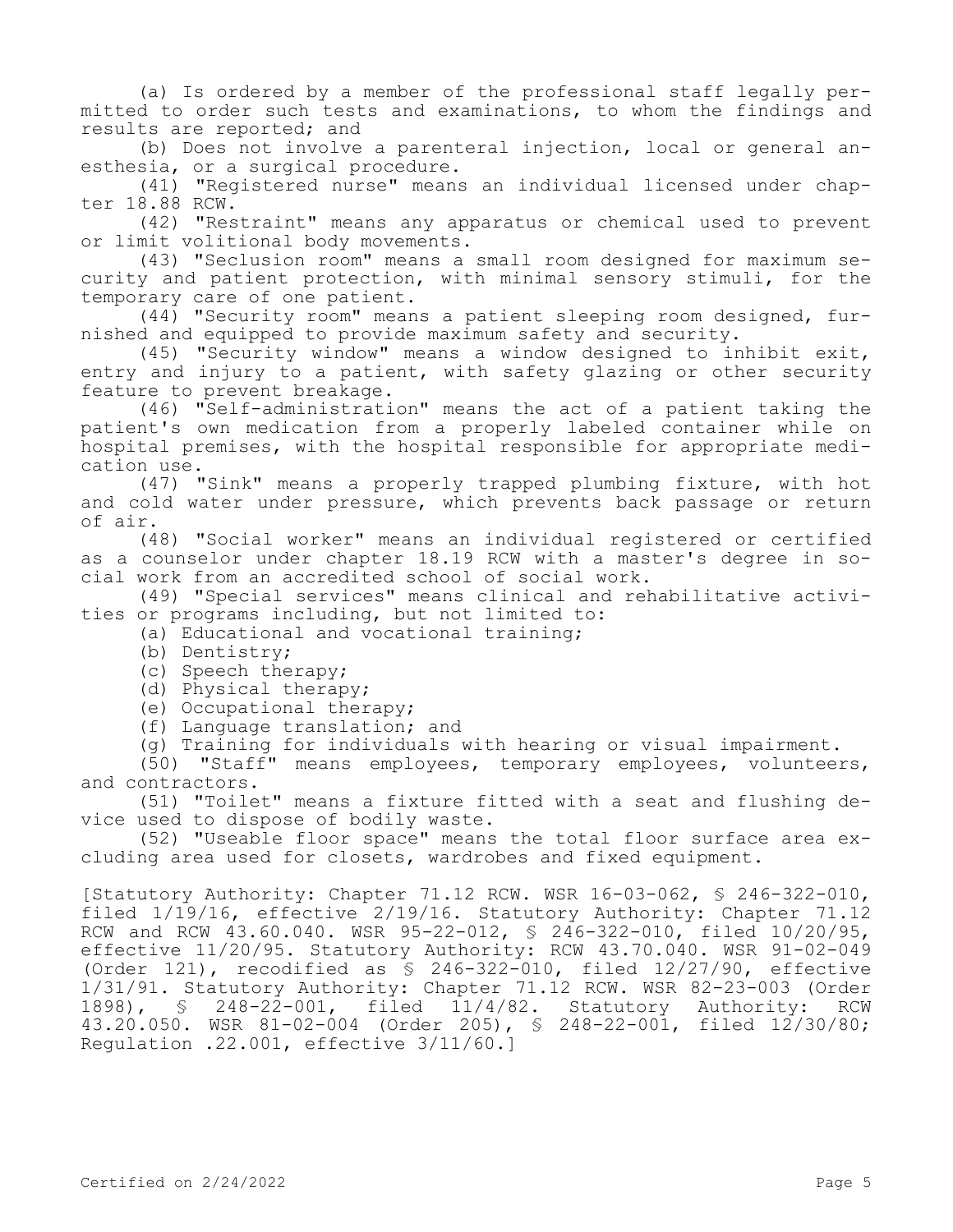**WAC 246-322-020 Licensure—Initial, renewal, modifications.** (1) A person shall have a current license issued by the department before operating or advertising a private psychiatric hospital.

(2) An applicant for initial licensure shall submit to the department, forty-five days or more before commencing business:

(a) A completed application on forms provided by the department;

(b) Certificate of need approval according to the provisions of chapter 246-310 WAC for the number of beds indicated on the application;

(c) Verification of department approval of facility plans submitted for construction review according to the provisions of WAC 246-322-250;

(d) A criminal history background check in accordance with WAC 246-322-030(2);

(e) Verification of approval as a private psychiatric hospital from the state director of fire protection according to RCW 71.12.485;

(f) The fee specified in WAC 246-322-990; and

(g) Other information as required by the department.

(3) The licensee shall apply for license renewal annually at least thirty days before the expiration date of the current license by submitting to the department:

(a) A completed application on forms provided by the department;

(b) The fee specified in WAC 246-322-990; and

(c) Other information as required by the department.

(4) At least sixty days prior to transferring ownership of a currently licensed hospital:

(a) The licensee shall submit to the department:

(i) The full name and address of the current licensee and prospective owner;

(ii) The name and address of the currently licensed hospital and the name under which the transferred hospital will operate;

(iii) Name of the new administrator; and

(iv) Date of the proposed change of ownership; and

(b) The prospective owner shall apply for licensure according to subsection (2) of this section.

[Statutory Authority: Chapter 71.12 RCW and RCW 43.60.040. WSR 95-22-012, § 246-322-020, filed 10/20/95, effective 11/20/95. Statutory Authority: RCW 43.70.040. WSR 91-02-049 (Order 121), recodified as § 246-322-020, filed 12/27/90, effective 1/31/91. Statutory Authority: Chapter 34.05 RCW, RCW 34.05.220 (1)(a) and 1989 1st ex.s. c 9 § 106. WSR 90-06-019 (Order 039), § 248-22-005, filed 2/28/90, effective 3/1/90. Statutory Authority: Chapter 71.12 RCW. WSR 82-23-003 (Order 1898), § 248-22-005, filed 11/4/82. Statutory Authority: RCW 43.20.050. WSR 81-02-004 (Order 205), § 248-22-005, filed 12/30/80.]

**WAC 246-322-025 Responsibilities and rights—Licensee and department.** (1) The licensee shall:

(a) Comply with the provisions of chapter 71.12 RCW and this chapter;

(b) Post the private psychiatric hospital license in a conspicuous place on the premises;

(c) Maintain the bed capacity at or below the licensed bed capacity;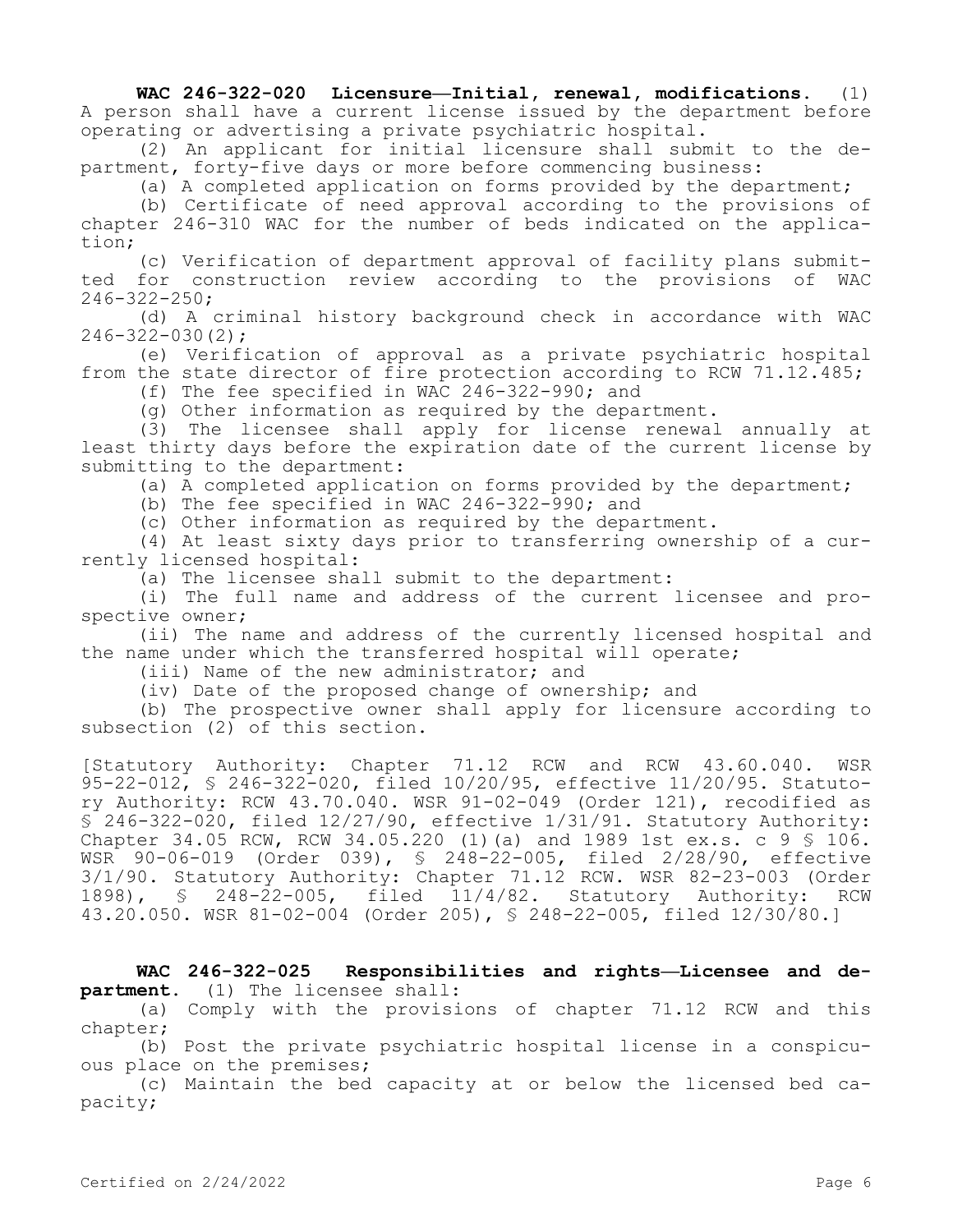(d) Cooperate with the department during on-site surveys and investigations;

(e) Respond to a statement of deficiencies by submitting to the department, according to the dates specified on the statement of deficiencies form:

(i) A written plan of correction for each deficiency stated in the report and date to be completed; and

(ii) A progress report stating the dates deficiencies were corrected.

(f) Obtain department approval before changing the bed capacity;

(g) Obtain department approval before starting any construction or making changes in department-approved plans or specifications;

(h) Notify the department immediately upon a change of administrator or governing body;

(i) When assuming ownership of an existing hospital, maintain past and current clinical records, registers, indexes, and analyses of hospital services, according to state law and requlations; and

(j) Obtain department approval of a plan for storing and retrieving patient records and reports prior to ceasing operation as a hospital.

(2) An applicant or licensee may contest a disciplinary decision or action of the department according to the provisions of RCW 43.70.115, chapter 34.05 RCW and chapter 246-10 WAC.

(3) The department shall:

(a) Issue or renew a license when the applicant or licensee meets the requirements in chapter 71.12 RCW and this chapter;

(b) Conduct an on-site inspection of the hospital prior to granting an initial license;

(c) Conduct on-site inspections at any time to determine compliance with chapter 71.12 RCW and this chapter;

(d) Give the administrator a written statement of deficiencies of chapter 71.12 RCW and this chapter observed during on-site surveys and investigations; and

(e) Comply with RCW 43.70.115, chapter 34.05 RCW and chapter 246-10 WAC when denying, suspending, modifying, or revoking a hospital license.

(4) The department may deny, suspend, or revoke a private psychiatric hospital license if the department finds the applicant, licensee, its agents, officers, directors, or any person with any interest therein:

(a) Is unqualified or unable to operate or direct operation of the hospital according to chapter 71.12 RCW and this chapter;

(b) Makes a misrepresentation of, false statement of, or fails to disclose a material fact, to the department:

(i) In an application for licensure or renewal of licensure;

(ii) In any matter under department investigation; or

(iii) During an on-site survey or inspection;

(c) Obtains or attempts to obtain a license by fraudulent means or misrepresentation;

(d) Fails or refuses to comply with the requirements of chapter 71.12 RCW or this chapter;

(e) Compromises the health or safety of a patient;

(f) Has a record of a criminal or civil conviction for:

(i) Operating a health care or mental health care facility without a license;

(ii) Any crime involving physical harm to another individual; or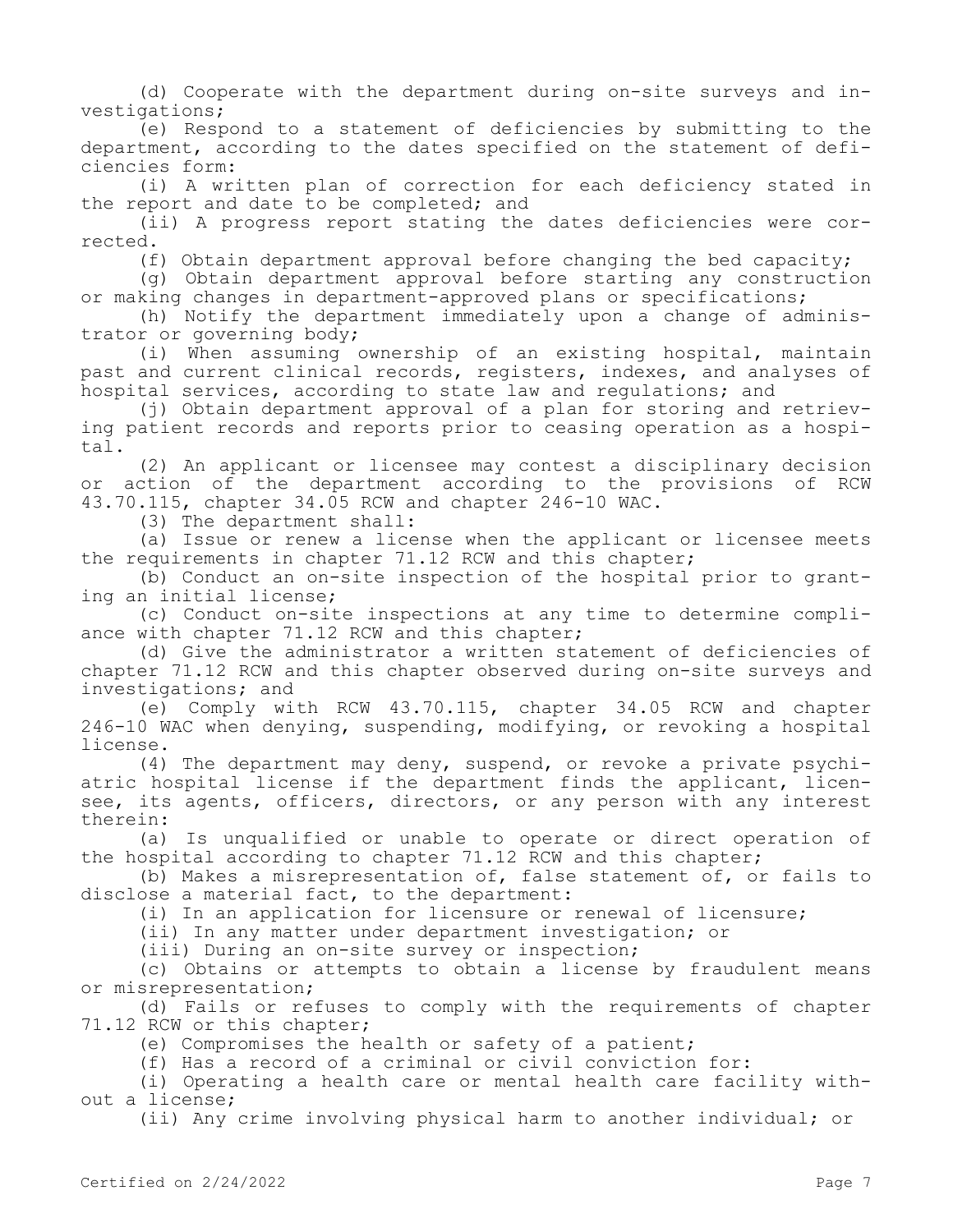(iii) Any crime or disciplinary board final decision specified in RCW 43.43.830;

(g) Had a license to operate a health care or mental health care facility denied, suspended or revoked;

(h) Refuses to allow the department access to facilities or records, or fails to promptly produce for inspection any book, record, document or item requested by the department, or interferes with an on-site survey or investigation;

(i) Commits, permits, aids or abets the commission of an illegal act on the hospital premises;

(j) Demonstrates cruelty, abuse, negligence, assault or indifference to the welfare and well-being of a patient;

(k) Fails to take immediate appropriate corrective action in any instance of cruelty, assault, abuse, neglect, or indifference to the welfare of a patient;

(l) Misappropriates the property of a patient;

(m) Fails to exercise fiscal accountability and responsibility toward individual patients, the department, or the business community; or

(n) Retaliates against a staff person, patient or other individual for reporting suspected abuse or other alleged improprieties.

(5) The department may summarily suspend a license pending proceeding for revocation or other action if the department determines a deficiency is an imminent threat to a patient's health, safety or welfare.

(6) The department may assess civil fines on a psychiatric hospital according to RCW 71.12.710.

(a) The department may assess a civil fine of up to \$10,000 per violation, not to exceed a total fine of \$1,000,000, on a psychiatric hospital when:

(i) The psychiatric hospital has previously been subject to an enforcement action for the same or similar type of violation of the same statute or rule; or

(ii) The psychiatric hospital has been given any previous statement of deficiency that included the same or similar type of violation of the same or similar statute or rule; or

(iii) The psychiatric hospital failed to correct noncompliance with a statute or rule by a date established or agreed to by the department.

(b) The department will assess a civil fine in accordance with Table 1 of this section:

| Fine Amounts in Relation to the Severity of the Violation |                                           |                   |                    |  |
|-----------------------------------------------------------|-------------------------------------------|-------------------|--------------------|--|
|                                                           | <b>Impact of Potential or Actual Harm</b> |                   |                    |  |
| <b>Scope</b>                                              | Low                                       | Moderate          | High               |  |
| Limited                                                   | Up to $$1,000$                            | $$1,000 - $4,000$ | $$2,000 - $8,000$  |  |
| Pattern                                                   | Up to $$2,000$                            | $$2,000 - $5,500$ | $$3,500 - $9,000$  |  |
| Widespread                                                | Up to $$3,000$                            | $$3,000 - $7,000$ | $$6,500 - $10,000$ |  |

**Table 1**

(c) The "severity of the violation" will be considered when determining fines. Levels of severity are categorized as low, moderate, or high, and defined as:

(i) **"Low"** means harm could happen but would be rare. The violation undermines safety or quality or contributes to an unsafe environment but is very unlikely to directly contribute to harm;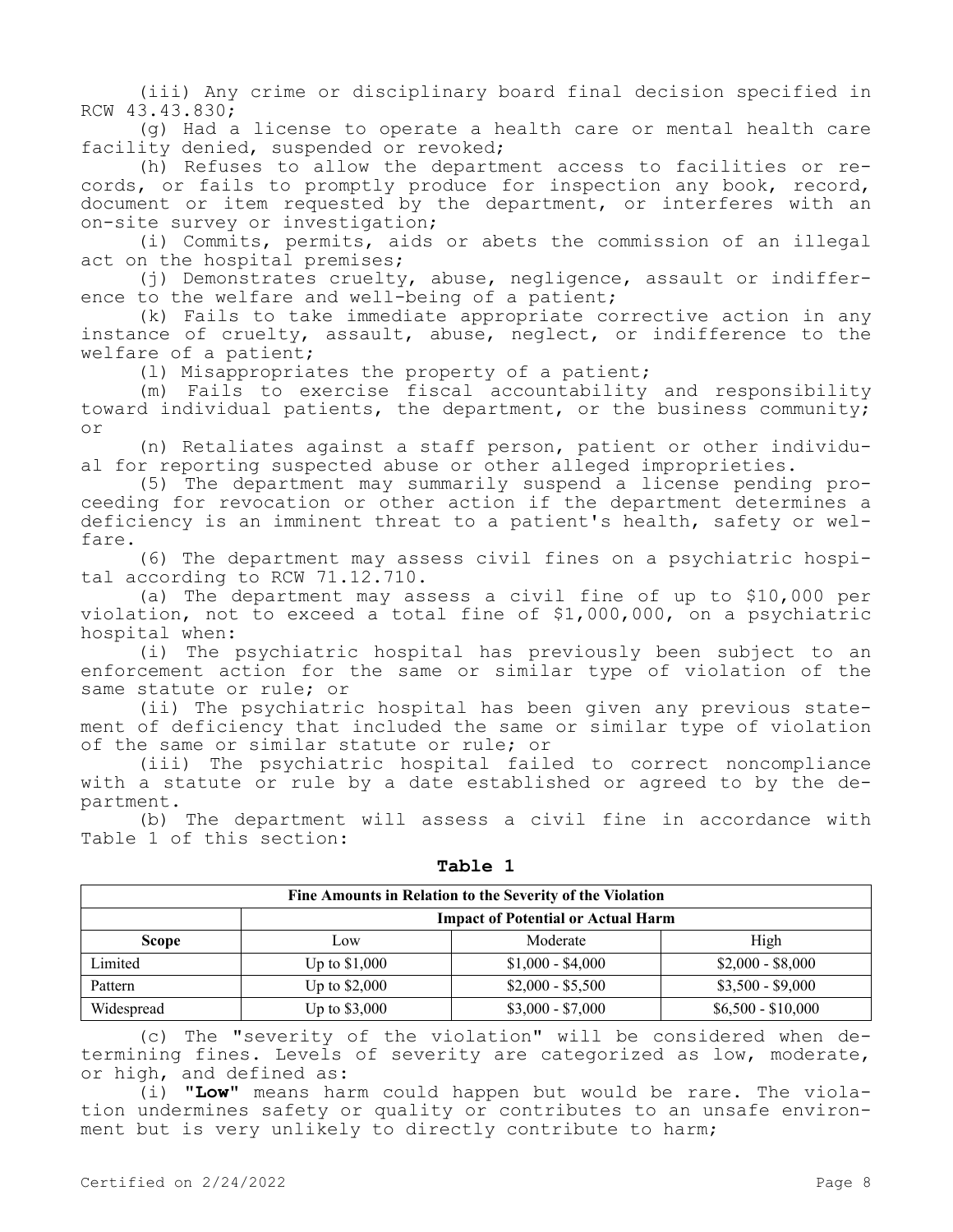(ii) **"Moderate"** means harm could happen occasionally. The violation could cause harm directly, but is more likely to cause harm as a continuing factor in the presence of special circumstances or additional failures. If the deficient practice continues, it would be possible that harm could occur but only in certain situations or patients;

(iii) **"High"** means harm could happen at any time or did happen. The violation could directly lead to harm without the need for other significant circumstances or failures. If the deficient practice continues, it would be likely that harm could happen at any time to any patient.

(d) Factors the department will consider when determining the severity of the violation include, but are not limited to:

(i) Whether harm to the patient has occurred, or could occur including, but not limited to, a violation of patient's rights;

(ii) The impact of the actual or potential harm on the patient;

(iii) The degree to which the hospital failed to meet the patient's highest practicable physical, mental, and psychosocial wellbeing;

(iv) Whether a fine at a lower severity has been levied and the condition or deficiency related to the violation has not been adequately resolved; and

(v) Whether the hospital has been offered, or requested, and received and implemented technical assistance from the department.

(e) The scope of the violation is the frequency, incidence or extent of the occurrence of the violation(s). The levels of scope are defined as follows:

(i) "**Limited"** means a unique occurrence of the deficient practice that is not representative of routine or regular practice and has the potential to impact only one or a very limited number of patients, visitors, or staff. It is an outlier. The scope of the violation is limited when one or a very limited number of patients are affected or one or a very limited number of staff are involved, or the deficient practice occurs in a very limited number of locations.

(ii) **"Pattern"** means multiple occurrences of the deficient practice, or a single occurrence that has the potential to impact more than a limited number of patients, visitors, or staff. It is a process variation. The scope of the violation becomes a pattern when more than a very limited number of patients are affected, or more than a very limited number of staff are involved, or the situation has occurred in several locations, or the same patient(s) have been affected by repeated occurrences of the same deficient practice.

(iii) **"Widespread"** means the deficient practice is pervasive in the facility or represents a systemic failure or has the potential to impact most or all patients, visitors, or staff. It is a process failure. Widespread scope refers to the entire organization, not just a subset of patients or one unit.

(f) When determining the scope of the violation, the department will also consider the duration of time that has passed between violations that relate to the same or similar circumstances.

(g) A hospital may appeal the department's action of assessing civil fines under RCW 43.70.095.

[Statutory Authority: RCW 71.12.670, 71.12.710, 43.70.095 and 2020 c 115. WSR 22-04-031, § 246-322-025, filed 1/24/22, effective 2/24/22. Statutory Authority: Chapter 71.12 RCW and RCW 43.60.040. WSR 95-22-012, § 246-322-025, filed 10/20/95, effective 11/20/95.]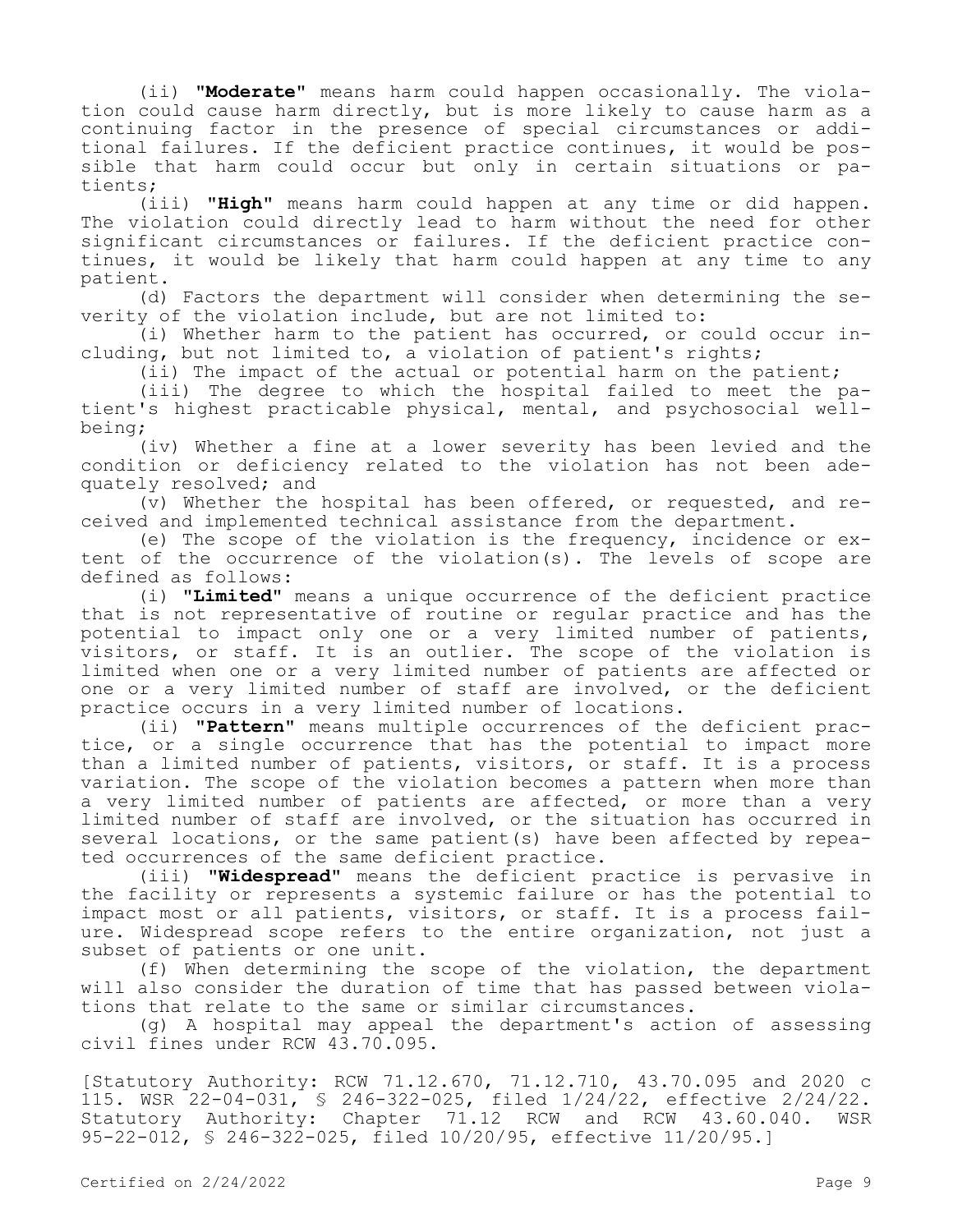# **WAC 246-322-030 Criminal history, disclosure, and background in-**

**quiries.** (1) The licensee or license applicant shall require a disclosure statement as defined in RCW 43.43.834 for each prospective employee, volunteer, contractor, student, and any other individual associated with the hospital having direct contact with vulnerable adults as defined under RCW 43.43.830.

(2) The license applicant having direct contact with vulnerable adults shall obtain a Washington state patrol criminal history background disclosure statement and submit it to the department with the initial application for licensure.

(3) The licensee or license applicant shall:

(a) Require a Washington state patrol criminal history background inquiry, as specified in RCW 43.43.842(1), from the Washington state patrol or the department of social and health services for each:

(i) Staff person, student, and any other individual currently associated with the hospital having direct contact with vulnerable adults, when engaged on or since July 22, 1989; and

(ii) Prospective staff person, student, and individual applying for association with the hospital prior to allowing the individual direct contact with vulnerable adults, except as allowed by subsection (4) of this section;

(b) Inform each individual identified in (a) of this subsection of the requirement for a background inquiry;

(c) Require the individual to sign an acknowledgement statement that a background inquiry will be made;

(d) Verbally inform the individual of the background inquiry results within seventy-two hours of receipt; and

(e) Offer to provide a copy of the background inquiry results to the individual within ten days of receipt.

(4) The licensee may conditionally employ, contract with, accept as a volunteer or associate, an individual having direct contact with vulnerable adults pending a background inquiry, provided the licensee:

(a) Immediately obtains a disclosure statement from the individual; and

(b) Requests a background inquiry within three business days of the conditional acceptance of the individual.

(5) Except as provided in RCW 43.43.842 and in subsection (4) of this section, a licensee shall not hire or retain, directly or by contract, any individual having direct contact with vulnerable adults, if that individual has been:

(a) Convicted of a crime against individuals as defined in RCW 43.43.830;

(b) Convicted of a crime relating to financial exploitation as defined in RCW 43.43.830;

(c) Found in any disciplinary board final decision to have abused a vulnerable adult under RCW 43.43.830; or

(d) The subject in a protective proceeding under chapter 74.34 RCW.

(6) The licensee shall establish and implement procedures ensuring that all disclosure statements and background inquiry responses are:

(a) Maintained in a confidential and secure manner;

(b) Used for employment purposes only;

(c) Not disclosed to any individual except:

(i) The individual about whom the licensee made the disclosure or background inquiry;

(ii) Authorized state and federal employees; and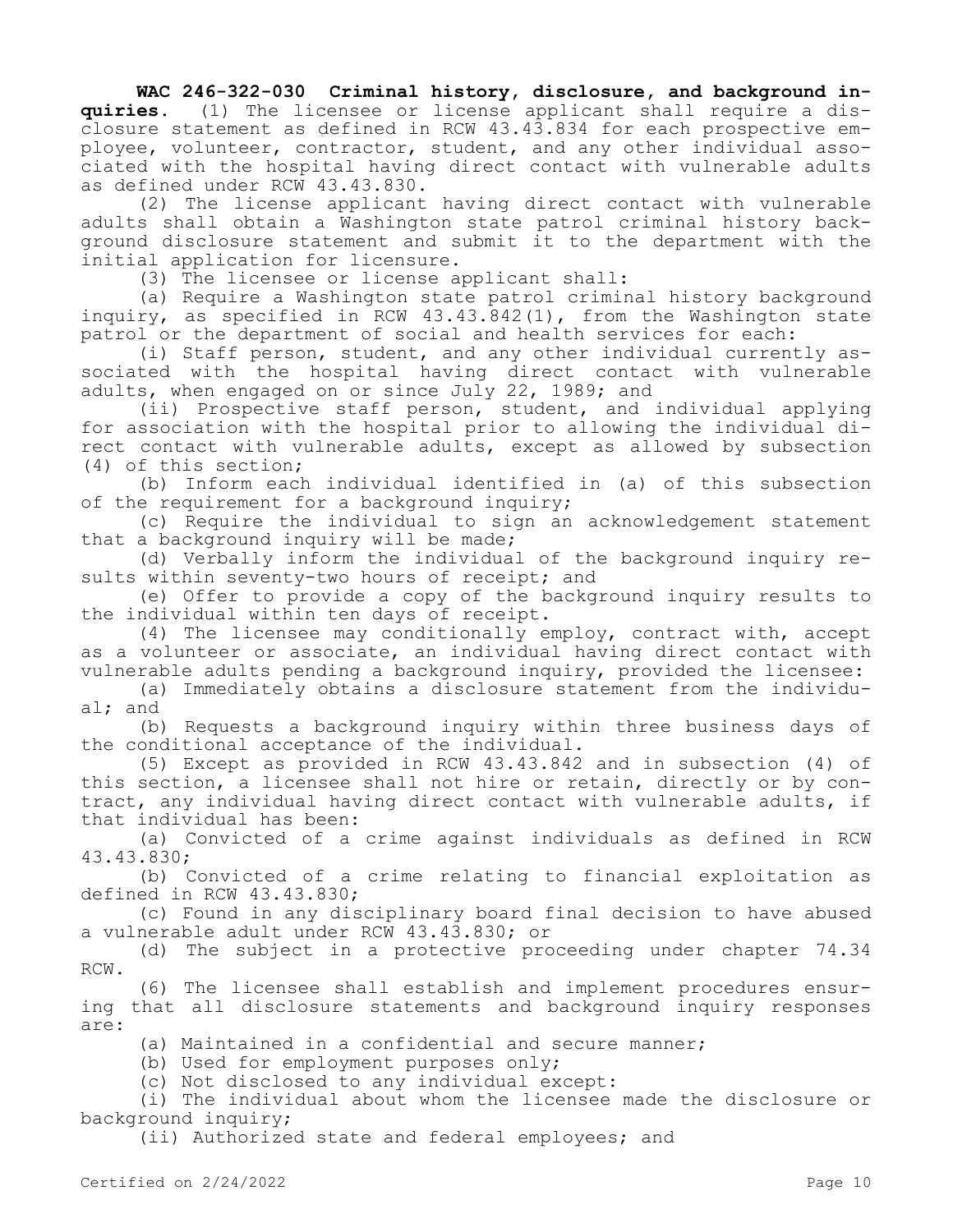(iii) The Washington state patrol auditor; and

(d) Retained and available for department review:

(i) During the individual's employment or association with a facility; and

(ii) At least two years following termination of employment or association with a facility.

(7) The department shall:

(a) Review records required under this section;

(b) Investigate allegations of noncompliance with RCW 43.43.830 through 43.43.842, when necessary, in consultation with law enforcement personnel; and

(c) Use information collected under this section solely for the purpose of determining eligibility for licensure or relicensure as required under RCW 43.43.842.

(8) The department may require licensees to complete additional disclosure statements or background inquiries for an individual associated with the licensed hospital having direct contact with vulnerable adults if the department has reason to believe that offenses specified under RCW 43.43.830 have occurred since completion of the previous disclosure statement or background inquiry.

[Statutory Authority: Chapter 71.12 RCW and RCW 43.60.040. WSR 95-22-012, § 246-322-030, filed 10/20/95, effective 11/20/95.]

**WAC 246-322-035 Policies and procedures.** (1) The licensee shall develop and implement the following written policies and procedures consistent with this chapter and services provided:

(a) Criteria for admitting and retaining patients;

(b) Methods for assessing each patient's physical and mental health prior to admission;

(c) Providing or arranging for the care and treatment of patients;

(d) Assuring patient rights according to chapters 71.05 and 71.34 RCW, including posting those rights in a prominent place for the patients to read;

(e) Protecting against abuse and neglect and reporting suspected incidents according to the provisions of chapters 71.05, 71.34, 74.34 and 26.44 RCW;

(f) Fire and disaster plans, including;

(i) Accessing patient-occupied sleeping rooms, toilet rooms and bathrooms;

(ii) Summoning internal or external resource agencies or persons, such as a poison center, fire department, and police;

(g) Emergency medical care, including:

(i) Physician orders;

(ii) Staff actions in the absence of a physician; and

(iii) Storing and accessing emergency supplies and equipment;

(h) Managing assaultive, self-destructive, or out-of-control behavior, including:

(i) Immediate actions and conduct;

(ii) Use of seclusion and restraints consistent with WAC 246-322-180 and other applicable state standards; and

(iii) Documenting in the clinical record;

(i) Pharmacy and medication services consistent with WAC 246-322-210;

(j) Infection control as required by WAC 246-322-100;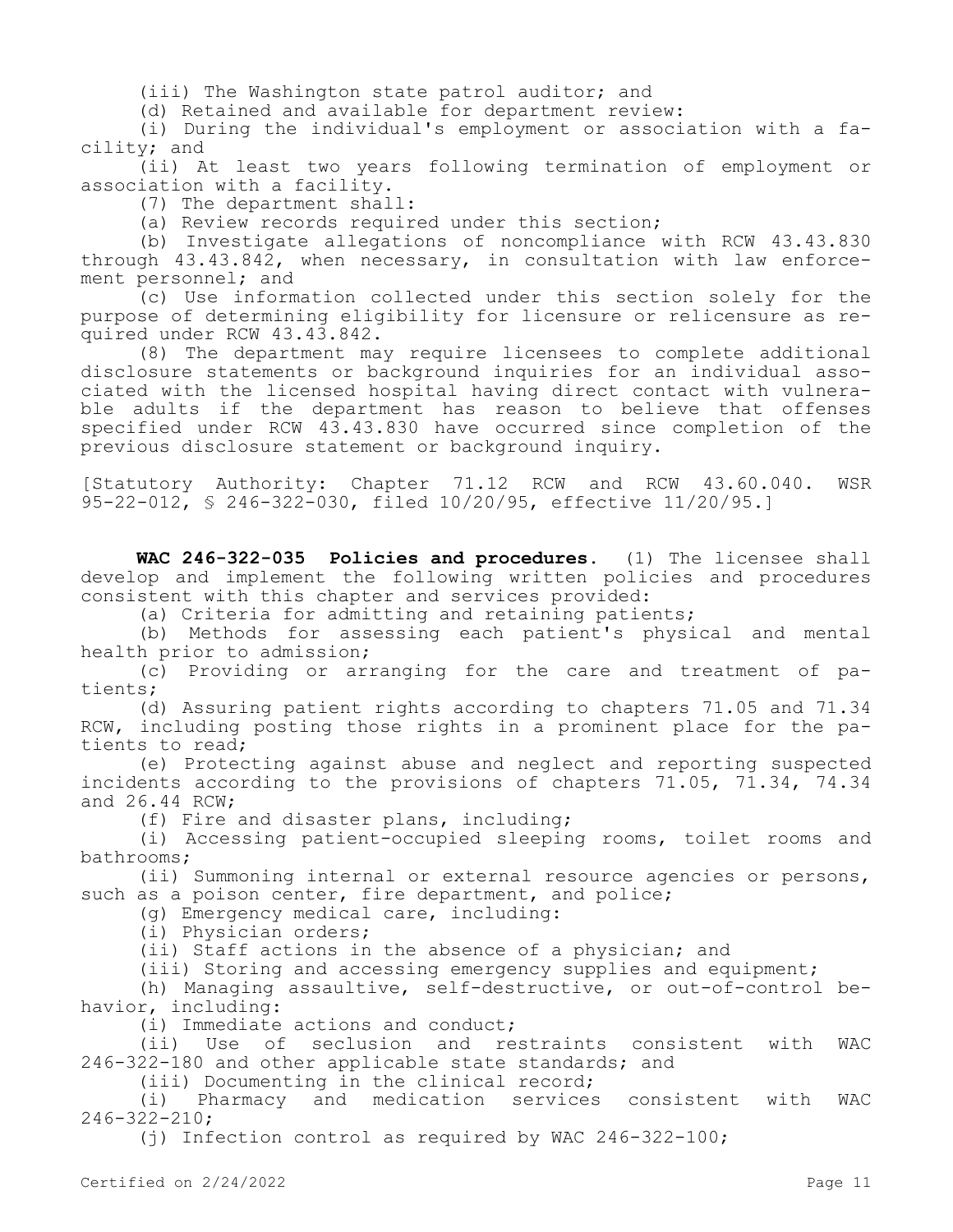(k) Staff actions upon:

(i) Patient elopement;

(ii) A serious change in a patient's condition, and immediately notifying family according to chapters 71.05 and 71.34 RCW;

(iii) Accidents or incidents potentially harmful or injurious to patients, and documentation in the clinical record; and

(iv) Patient death;

(l) Smoking on the hospital premises;

(m) Responsibility for patients' personal property, including recording any valuables left on deposit with the hospital;

(n) Allowing patients to work on the premises, according to WAC 246-322-180;

(o) Maintenance and housekeeping functions, including schedules;

(p) Cleaning, inspecting, repairing and calibrating electrical, biomedical and therapeutic equipment, and documenting actions;

(q) Transporting patients for:

(i) Diagnostic or treatment activities;

(ii) Hospital connected business and programs; and

(iii) Medical care services not provided by the hospital;

(r) Transferring patients to other health care facilities or agencies;

(s) Obtaining and retaining criminal history background checks and disclosure statements consistent with WAC 246-322-030.

(t) Research involving patients;

(u) Clinical records consistent with WAC 246-322-200, the Uniform Medical Records Act, chapter 70.02 RCW and Title 42 C.F.R., chapter 1, Part 2, 10/1/89;

(v) Food service consistent with chapter 246-215 WAC and WAC 246-322-230.

(2) The licensee shall review and update the policies and procedures annually or more often as needed.

[Statutory Authority: Chapter 71.12 RCW and RCW 43.60.040. WSR 95-22-012, § 246-322-035, filed 10/20/95, effective 11/20/95.]

**WAC 246-322-040 Governing body and administration.** The governing body shall:

(1) Adopt written policies concerning the purposes, operation and maintenance of the hospital, and the safety, care and treatment of patients;

(2) Provide staff, facilities, equipment, supplies and services to meet the needs of patients within the purposes of the hospital;

(3) Establish and maintain a current written organizational plan delineating positions, responsibilities, authorities, and relationships of positions within the hospital;

(4) Appoint an administrator responsible for implementing the policies adopted by the governing body;

(5) Appoint a psychiatrist as medical director responsible for directing and supervising medical treatment and patient care twentyfour hours per day;

(6) Maintain an organized professional staff accountable to the governing body;

(7) Appoint and periodically reappoint the professional staff;

(8) Require and approve professional staff bylaws and rules concerning, at a minimum:

(a) Organization of the professional staff;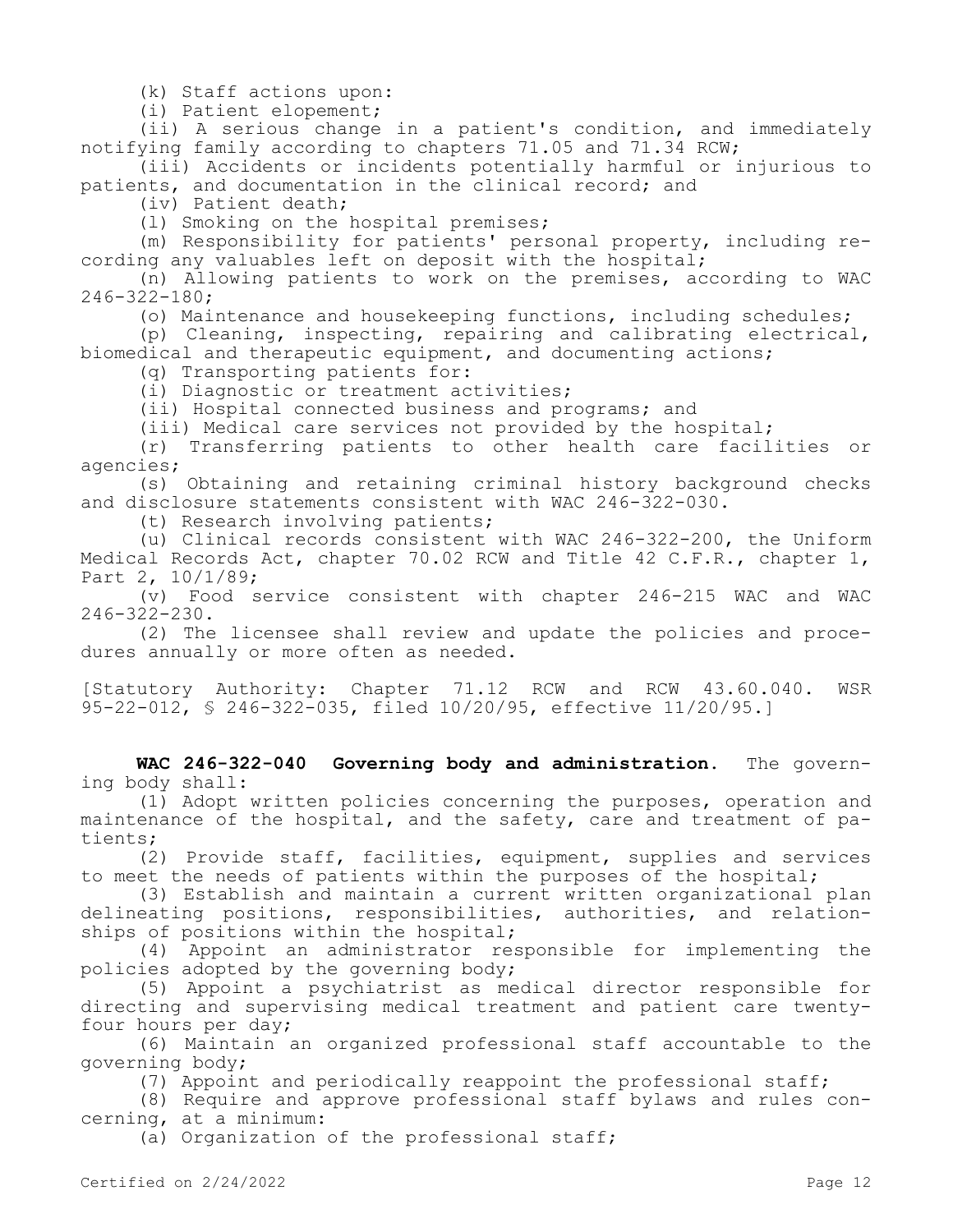(b) Delineation of privileges;

(c) Requirements for membership;

(d) Specific mechanisms for appointing and reappointing members;

(e) Granting, renewing and revising clinical privileges, including temporary ward privileges for community psychiatrists;

(f) Self-government;

(g) Required functions;

(h) Accountability to the governing body; and

(i) Mechanisms to monitor and evaluate quality of care and clinical performance; and

(9) Require that each person admitted to the hospital is under the care of a professional staff member with clinical privileges.

[Statutory Authority: Chapter 71.12 RCW and RCW 43.60.040. WSR 95-22-012, § 246-322-040, filed 10/20/95, effective 11/20/95. Statutory Authority: RCW 43.70.040. WSR 91-02-049 (Order 121), recodified as  $\overline{S}$  246-322-040, filed 12/27/90, effective 1/31/91. Statutory Authority: Chapter 71.12 RCW. WSR 82-23-003 (Order 1898), § 248-22-011, filed 11/4/82. Statutory Authority: RCW 43.20.050. WSR 81-02-004 (Order 205), § 248-22-011, filed 12/30/80.]

**WAC 246-322-050 Staff.** The licensee shall:

(1) Employ sufficient, qualified staff to:

(a) Provide adequate patient services;

(b) Maintain the hospital free of safety hazards; and

(c) Implement fire and disaster plans;

(2) Develop and maintain a written job description for the administrator and each staff position;

(3) Maintain evidence of appropriate qualifications and current credentials prior to hiring, or granting or renewing clinical privileges or association of any health care professional;

(4) Verify work references prior to hiring staff;

(5) Assure all patient-care staff including those transporting patients and supervising patient activities, except licensed staff whose professional training exceeds first-responder training, have within thirty days of employment:

(a) Current cardiopulmonary resuscitation cards from instructors certified by the American Red Cross, American Heart Association, United States Bureau of Mines, or Washington state department of labor and industries; and

(b) Current first-aid cards from instructors certified as in (a) of this subsection;

(6) Provide and document orientation and appropriate training for all staff, including:

(a) Organization of the hospital;

(b) Physical layout of hospital, including buildings, departments, exits, and services;

(c) Fire and disaster plans, including monthly drills;

(d) Infection control;

(e) Specific duties and responsibilities;

(f) Policies, procedures, and equipment necessary to perform duties;

(g) Patient rights according to chapters 71.05 and 71.34 RCW and patient abuse;

(h) Managing patient behavior; and

(i) Appropriate training for expected duties;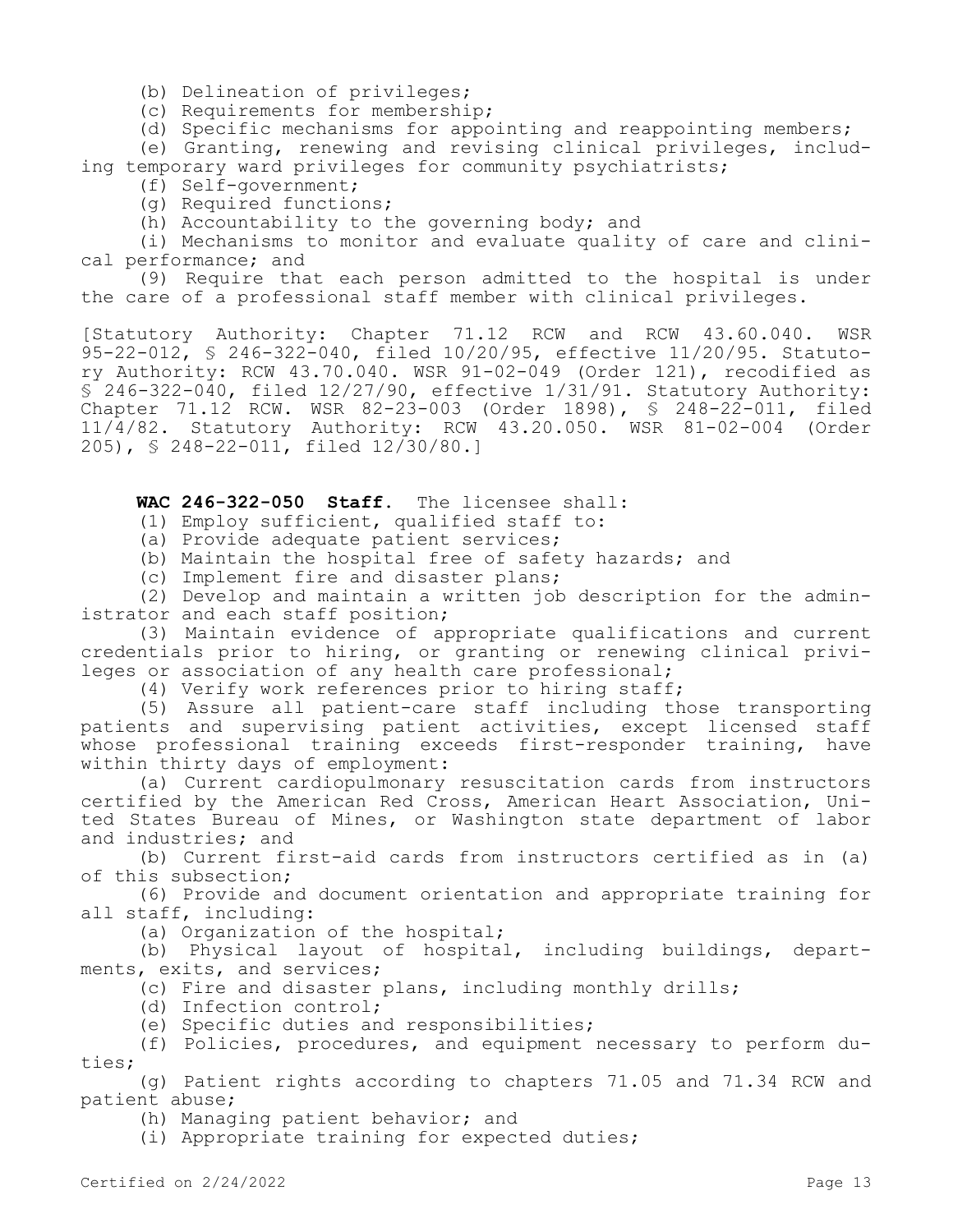(7) Make available an ongoing, documented, in-service education program including, but not limited to:

(a) For each staff person, training to maintain and update competencies needed to perform assigned duties and responsibilities; and

(b) For patient care staff, in addition to (a) of this subsection, the following training:

(i) Methods of patient care;

(ii) Using the least restrictive alternatives;

(iii) Managing assaultive and self-destructive behavior;

(iv) Patient rights pursuant to chapters 71.05 and 71.34 RCW;

(v) Special needs of the patient population, such as children, minorities, elderly, and individuals with disabilities;

(vi) Cardiopulmonary resuscitation; and

(vii) First-aid training;

(8) When volunteer services are used within the hospital:

(a) Designate a qualified employee to be responsible for volunteer services;

(b) Provide and document orientation and training according to subsections (6) and (7) of this section for each volunteer; and

(c) Provide supervision and periodic written evaluations of each volunteer working directly with patients;

(9) In addition to following WISHA requirements, protect patients from tuberculosis by requiring each staff person to have upon employment or starting service, and each year thereafter during the individual's association with the hospital:

(a) A tuberculin skin test by the Mantoux method, unless the staff person:

(i) Documents a previous positive Mantoux skin test, which is ten or more millimeters of induration read at forty-eight to seventy-two hours;

(ii) Documents meeting the requirements of this subsection within the six months preceding the date of employment; or

(iii) Provides a written waiver from the department or authorized local health department stating the Mantoux skin test presents a hazard to the staff person's health;

(b) A second test one to three weeks after a negative Mantoux skin test for staff thirty-five years of age or older; and

(c) A chest X-ray within seven days of any positive Mantoux skin test;

(10) Report positive chest X-rays to the appropriate public health authority, and follow precautions ordered by a physician or public health authority;

(11) Restrict a staff person's contact with patients when the staff person has a known communicable disease in the infectious stage which is likely to be spread in the hospital setting or by casual contact; and

(12) Maintain a record on the hospital premises for each staff person, during employment and for two years following termination of employment including, but not limited to:

(a) An employment application;

(b) Verification of required education, training and credentials;

(c) Documentation of contacting work references as required by subsection (4) of this section;

(d) Criminal history disclosure and background checks as required in WAC 246-322-030;

(e) Tuberculin test results, reports of X-ray findings, exceptions, physician or public health official orders, and waivers; and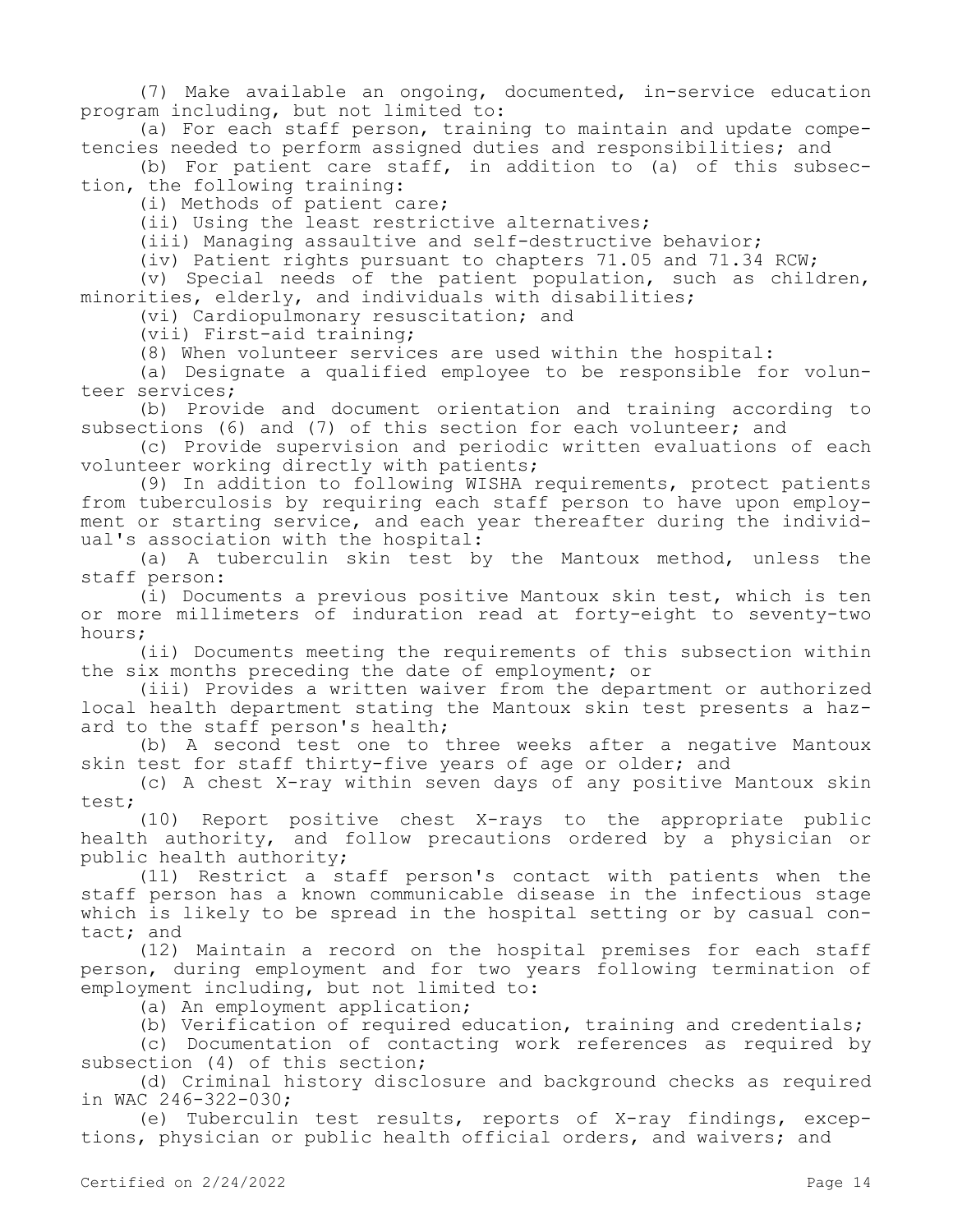(f) Annual performance evaluations.

[Statutory Authority: RCW 18.19.050, 18.29.130, 18.29.210, 18.34.120,  $18.46.060$ ,  $18.55.095$ ,  $18.84.040$ ,  $18.88B.060$ ,  $18.89.050$ ,  $18.130.050$ ,  $18.130.050$ ,  $18.130.050$ ,  $18.130.050$ , 18.138.070, 18.155.040, 18.200.050, 18.205.060, 18.215.040,<br>18.230.040, 18.240.050, 18.250.020, 18.290.020, 18.360.030, 18.230.040, 18.240.050, 18.250.020,<br>18.360.070, 70.41.030, 70.230.020, 71.1 70.41.030, 70.230.020, 71.12.670, and 18.108.085. WSR 21-02-002, § 246-322-050, filed 12/23/20, effective 1/23/21. Statutory Authority: Chapter 71.12 RCW and RCW 43.60.040. WSR 95-22-012, § 246-322-050, filed 10/20/95, effective 11/20/95. Statutory Authority: RCW 43.70.040. WSR 91-02-049 (Order 121), recodified as § 246-322-050, filed 12/27/90, effective 1/31/91. Statutory Authority: Chapter 71.12 RCW. WSR 82-23-003 (Order 1898), § 248-22-016, filed 11/4/82. Statutory Authority: RCW 43.20.050. WSR 81-02-004 (Order 205), § 248-22-016, filed 12/30/80.]

**WAC 246-322-100 Infection control.** The licensee shall:

(1) Establish and implement an effective hospital-wide infection control program, which includes at a minimum:

(a) Written policies and procedures describing:

(i) Types of surveillance used to monitor rates of nosocomial infections;

(ii) Systems to collect and analyze data; and

(iii) Activities to prevent and control infections;

(b) A review process, using definitions and criteria established by the infection control committee, to determine if staff and patient infections are nosocomial;

(c) A system for reporting communicable diseases consistent with chapter 246-100 WAC, Communicable and certain other diseases;

(d) A procedure for reviewing and approving infection control aspects of policies and procedures used in each area of the hospital;

(e) A procedure to monitor the physical environment of the hospital for situations which may contribute to the spread of infectious diseases;

(f) Provisions for:

(i) Providing consultation regarding patient care practices, equipment and supplies which may influence the risk of infection;

(ii) Providing consultation regarding appropriate procedures and products for cleaning, disinfecting and sterilizing;

(iii) Providing infection control information for orientation and in-service education for staff providing direct patient care;

(iv) Making recommendations, consistent with federal, state, and local laws and rules, for methods of safe and sanitary disposal of:

(A) Sewage;

(B) Solid and liquid wastes; and

(C) Infectious wastes including safe management of sharps;

(g) Identifying specific precautions to prevent transmission of infections; and

(h) Coordinating employee activities to control exposure and transmission of infections to or from employees and others performing patient services;

(2) Assign one or more individuals to manage the infection control program with documented qualifications related to infection surveillance, prevention, and control, including:

(a) Education;

(b) Training;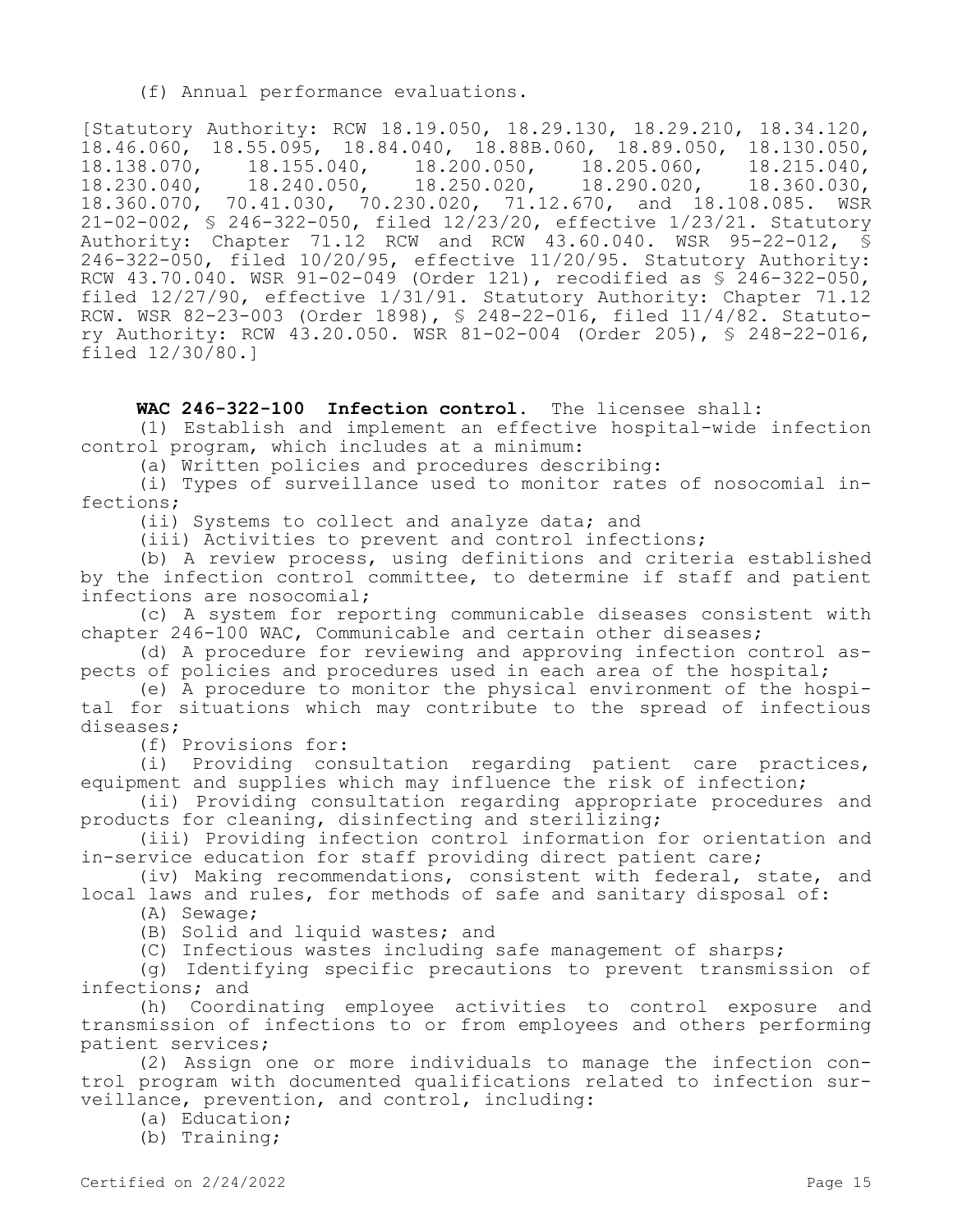(c) Certification; or

(d) Supervised experience;

(3) Designate an infection control committee, comprised of the individual or individuals assigned to manage the program and multidisciplinary representatives from the professional staff, nursing staff and administrative staff, to:

(a) Oversee the program;

(b) Develop a committee-approved description of the program, including surveillance, prevention, and control activities;

(c) Delegate authority, approved in writing by administrative and professional staff, to institute surveillance, prevention, and control measures when there is reason to believe any patient or staff may be at risk of infection;

(d) Meet at regularly scheduled intervals, at least quarterly;

(e) Maintain written minutes and reports of findings presented during committee meetings; and

(f) Develop a method for forwarding recommendations to the professional staff, nursing, administration, and other committees and departments as appropriate.

[Statutory Authority: Chapter 71.12 RCW and RCW 43.60.040. WSR 95-22-012, § 246-322-100, filed 10/20/95, effective 11/20/95. Statutory Authority: RCW 43.70.040. WSR 91-02-049 (Order 121), recodified as § 246-322-100, filed 12/27/90, effective 1/31/91. Statutory Authority: Chapter 71.12 RCW. WSR 83-10-079 (Order 1960), § 248-22-036, filed 5/4/83; WSR 82-23-003 (Order 1898), § 248-22-036, filed 11/4/82. Statutory Authority: RCW 43.20.050. WSR 81-02-004 (Order 205), § 248-22-036, filed 12/30/80.]

## **WAC 246-322-120 Physical environment.** The licensee shall:

(1) Provide a safe and clean environment for patients, staff and visitors;

(2) Provide ready access and equipment to accommodate individuals with physical and mental disabilities;

(3) Provide adequate lighting in all areas;

(4) Provide natural or mechanical ventilation sufficient to remove odors, smoke, excessive heat and condensation from all habitable rooms;

(5) Provide a heating system operated and maintained to sustain a comfortable, healthful temperature in all habitable rooms;

(6) Provide an adequate supply of hot and cold running water under pressure meeting the standards in chapters 246-290 and 246-291 WAC, with:

(a) Devices to prevent backflow into the potable water supply system; and

(b) Water temperature not exceeding 120°F automatically regulated at all plumbing fixtures used by patients;

(7) Implement current, written policies, procedures, and schedules for maintenance and housekeeping functions;

(8) Provide housekeeping and service facilities on each floor, including:

(a) One or more service sinks, designed for filling and emptying mop buckets;

(b) Housekeeping closets:

(i) Equipped with shelving;

(ii) Ventilated to the out-of-doors; and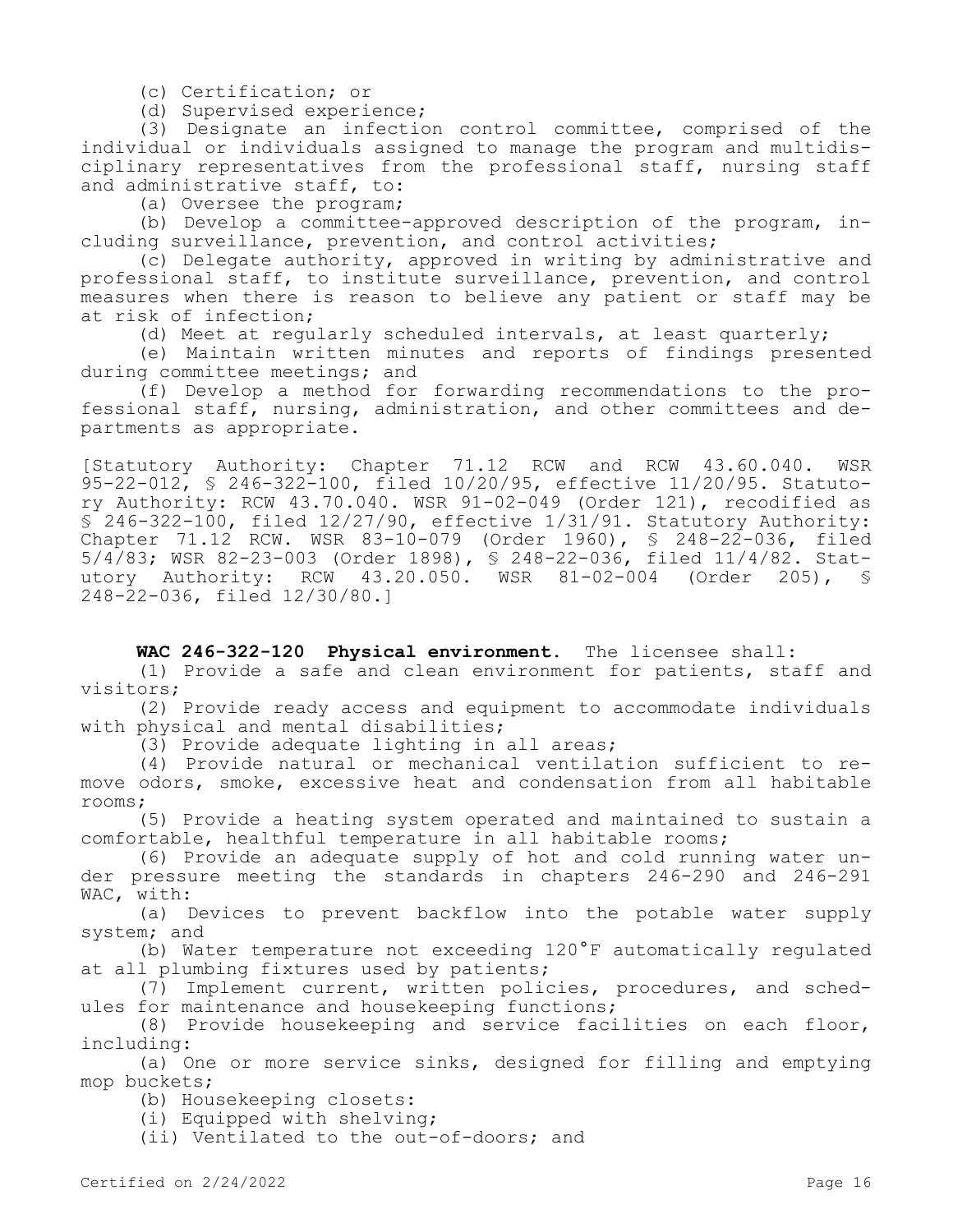## (iii) Kept locked; and

(c) A utility service area designed and equipped for washing, disinfecting, storing, and housing medical and nursing supplies and equipment; and

(9) Provide equipment and facilities to collect and dispose of all sewage, garbage, refuse and liquid waste in a safe and sanitary manner.

[Statutory Authority: Chapter 71.12 RCW and RCW 43.60.040. WSR 95-22-012, § 246-322-120, filed 10/20/95, effective 11/20/95. Statutory Authority: RCW 43.70.040. WSR 91-02-049 (Order 121), recodified as  $\overline{S}$  246-322-120, filed 12/27/90, effective 1/31/91. Statutory Authority: Chapter 71.12 RCW. WSR 82-23-003 (Order 1898), § 248-22-046, filed 11/4/82. Statutory Authority: RCW 43.20.050. WSR 81-02-004 (Order 205), § 248-22-046, filed 12/30/80.]

## **WAC 246-322-140 Patient living areas.** The licensee shall:

(1) Provide patient sleeping rooms with:

(a) A minimum of eighty square feet of useable floor space in a single bedroom;

(b) A minimum of seventy square feet of useable floor space per bed in a multipatient room;

(c) A minimum ceiling height of seven feet six inches over the required floor area;

(d) A maximum capacity of four patients;

(e) A floor elevation no lower than three feet six inches below grade, with grade extending horizontally ten or more feet from the building;

(f) A clear window area on an outside wall equal to or greater than one-tenth the floor area with a minimum of ten square feet;

(g) Only security or maximum security windows;

(h) Direct access to and from a corridor, common-use activity room, or other common-use area;

(i) Sufficient room furnishings maintained in safe and clean condition including:

(i) A bed for each patient at least thirty-six inches wide or appropriate to the special needs and size of the patient;

(ii) A cleanable, firm mattress; and

(iii) A cleanable or disposable pillow; and

(j) At least three feet between beds, and adequate space between furnishings to allow easy entrance, exit, and traffic flow within the room;

(k) A means to assure patient privacy when appropriate;

(2) Provide, in addition to the requirements in subsection (1) of this section, when security rooms are used:

(a) Security or maximum security windows appropriate to the area and program;

(b) Furnishings, equipment and design for maximum safety and security;

(c) Shielded and tamper-resistant lighting fixtures and electrical outlets;

(d) A door lockable from the outside; and

(e) Provisions for authorized staff to observe occupants;

(3) Provide an enclosed space within the patient sleeping room, or nearby, suitable for each patient to hang garments, and store clothing and personal belongings;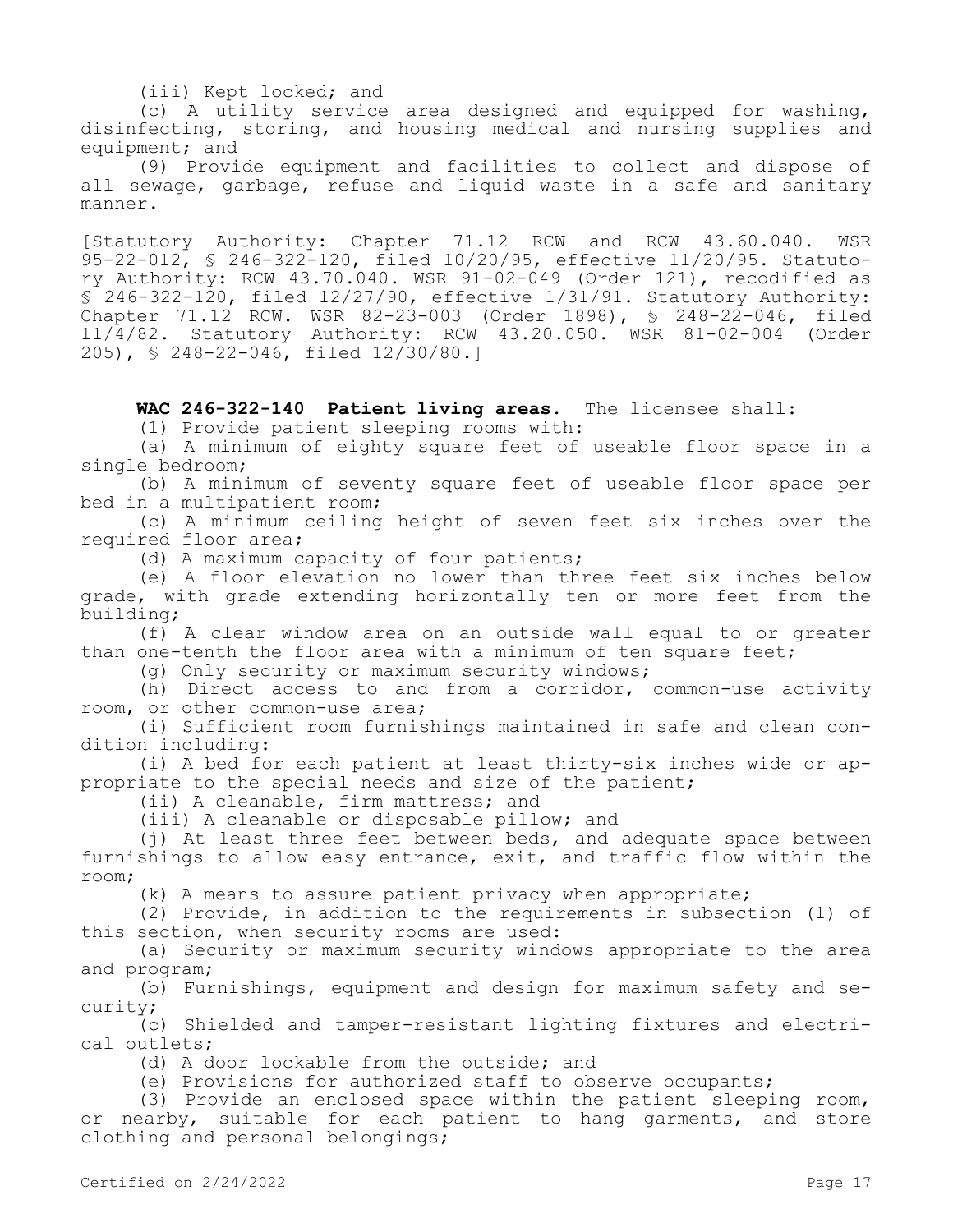(4) Provide secure storage for each patient's valuables in the patient sleeping room or conveniently available elsewhere in the hospital;

(5) Provide a dining area for patients in a community setting with furnishings appropriate for dining;

(6) Provide and maintain a safe area or areas for patient recreation and physical activity equal to or greater than twenty square feet for each licensed bed space;

(7) Provide a visiting area allowing privacy for patients and visitors;

(8) Provide a readily available telephone for patients to make and receive confidential calls; and

(9) Provide a "nonpay" telephone or equivalent communication device readily accessible on each patient occupied floor for emergency use.

[Statutory Authority: Chapter 71.12 RCW and RCW 43.60.040. WSR 95-22-012, § 246-322-140, filed 10/20/95, effective 11/20/95.]

**WAC 246-322-150 Clinical facilities.** The licensee shall provide:

(1) An adequate number of counseling or treatment rooms for group or individual therapy programs with reasonable soundproofing to maintain confidentiality;

(2) One or more seclusion rooms, with or without an exterior window, intended for short-term occupancy, with:

(a) Staff-controlled locks and relites in the door, or equivalent;

(b) Provisions for authorized staff to observe the occupant at all times;

(c) A minimum of eighty square feet of floor space, exclusive of fixed equipment, with a minimum room dimension of eight feet; and

(d) Shielded, tamper-proof lighting fixtures;

(3) One or more physical examination rooms, with or without an exterior window, equipped with:

(a) An examination table;

(b) Examination light;

(c) Storage for medical supplies and equipment; and

(d) A readily accessible handwashing sink, soap dispenser, and acceptable single-use hand-drying device; and

(4) Secure areas to properly store and handle medical supplies and medications.

[Statutory Authority: Chapter 71.12 RCW and RCW 43.60.040. WSR 95-22-012, § 246-322-150, filed 10/20/95, effective 11/20/95.]

**WAC 246-322-160 Bathrooms, toilet rooms and handwashing sinks.**  The licensee shall provide:

(1) One toilet, handwashing sink and bathing fixture for each six patients, or fraction thereof, on each patient-occupied floor of the hospital, with:

(a) Provisions for privacy during toileting, bathing, showering, and dressing;

(b) Separate toilet rooms for each sex if the toilet room contains more than one toilet;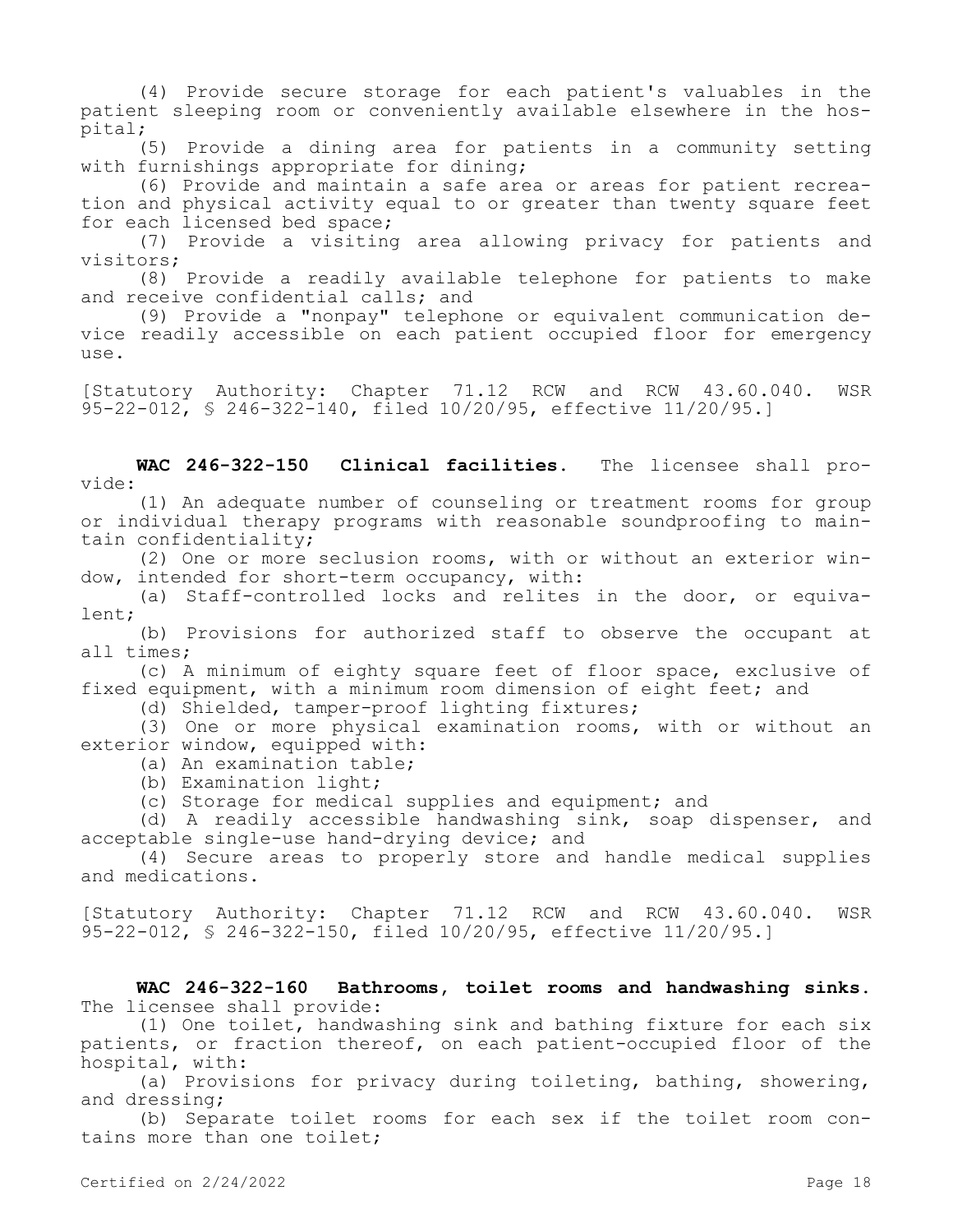(c) Separate bathrooms for each sex if the bathroom contains more than one bathing fixture; and

(d) One or more grab bars at each toilet and bathing fixture appropriate to the needs of patients; and

(2) Toilet rooms and bathrooms directly accessible from patient rooms or corridors, without passing through any kitchen, pantry, food preparation, food storage, or dishwashing area or from one bedroom through another bedroom.

[Statutory Authority: Chapter 71.12 RCW and RCW 43.60.040. WSR 95-22-012, § 246-322-160, filed 10/20/95, effective 11/20/95.]

**WAC 246-322-170 Patient care services.** (1) The licensee shall:

(a) Provide an initial physical and mental health assessment by a physician, advanced registered nurse practitioner, or physician assistant. The initial mental status exam may be conducted by a mental health professional;

(b) Admit only those patients for whom the hospital is qualified by staff, services and equipment to give adequate care; and

(c) Provide appropriate transfer and acceptance of a patient needing medical care services not provided by the hospital, by:

(i) Transferring relevant data with the patient;

(ii) Obtaining written or verbal approval by the receiving facility prior to transfer; and

(iii) Immediately notifying the patient's family.

(2) The licensee shall provide medical supervision and treatment, transfer, and discharge planning for each patient admitted or retained, including but not limited to:

(a) Admittance by a member of the medical staff as defined by the staff bylaws;

(b) An initial treatment plan upon admission incorporating any advanced directives of the patient;

(c) A physical examination and medical history completed and recorded by a physician, advanced registered nurse practitioner, or physician assistant within twenty-four hours following admission, unless the patient had a physical examination and medical history completed within fourteen days prior to admission, and the information is recorded in the clinical record;

(d) A psychiatric evaluation, including provisional diagnosis, completed and documented within seventy-two hours following admission;

(e) A comprehensive treatment plan developed within seventy-two hours following admission:

(i) Developed by a multidisciplinary treatment team with input, when appropriate, by the patient, family, and other agencies;

(ii) Reviewed and modified by a mental health professional as indicated by the patient's clinical condition;

(iii) Interpreted to staff, patient, and, when possible and appropriate, to family; and

(iv) Implemented by persons designated in the plan;

(f) Physician orders for drug prescriptions, medical treatments and discharge;

(g) Current written policies and orders signed by a physician to guide the action of staff when medical emergencies or threat to life arise and a physician is not present;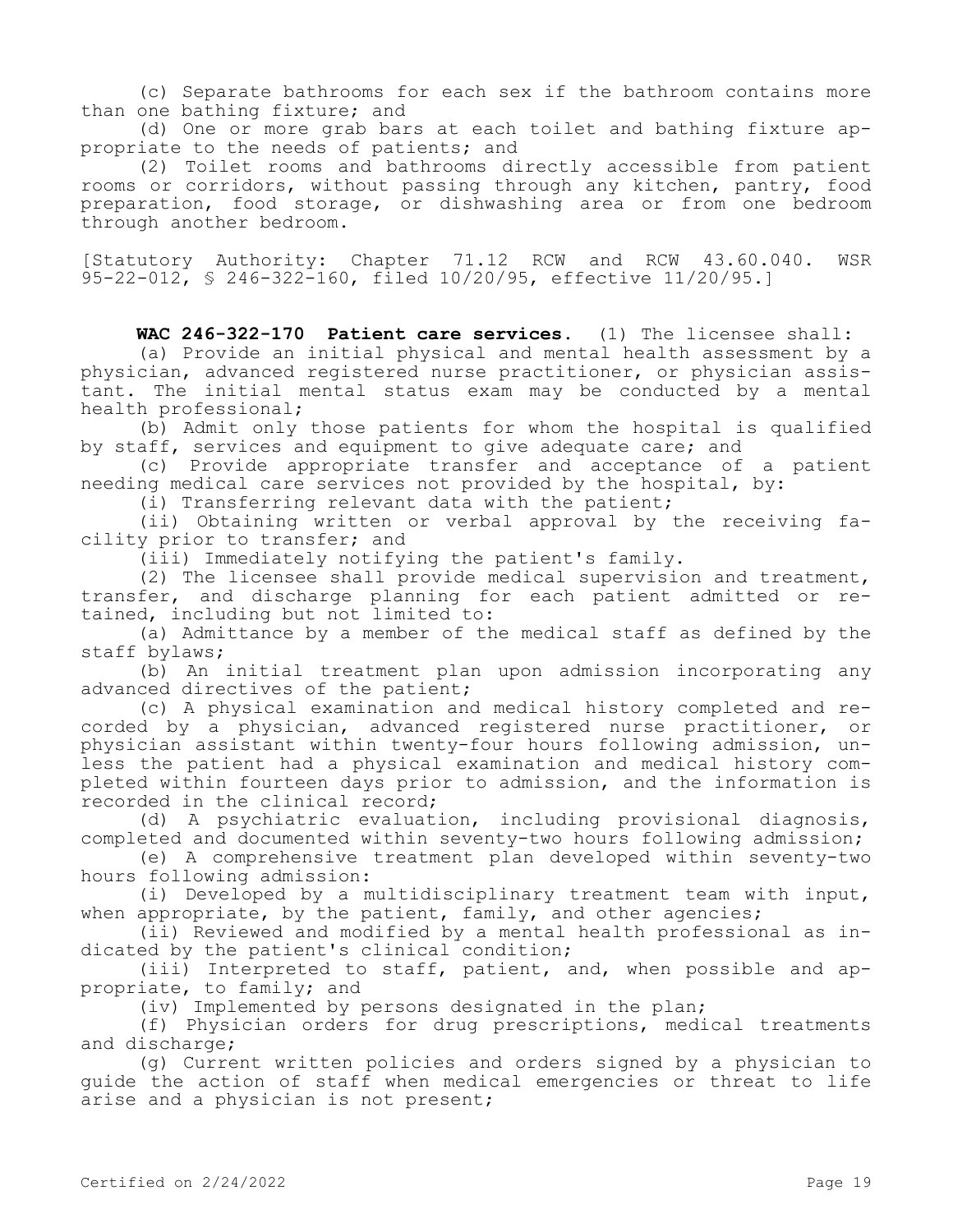(h) A discharge plan including a review of the patient's hospitalization, condition upon discharge, and recommendations for followup and continuing care;

(i) Patient education pertaining to the patient's illness, prescribed medications, and health maintenance; and

(j) Referrals to appropriate resources and community services during and after hospitalization.

(3) The licensee shall provide, or arrange for, diagnostic and therapeutic services prescribed by the attending professional staff, including:

(a) Medical services, including:

(i) A physician on call at all times; and

(ii) Provisions for emergency medical services when needed;

(b) Psychiatric services, including:

(i) A staff psychiatrist available for consultation daily and visits as necessary to meet the needs of each patient; and

(ii) A child psychiatrist for regular consultation when hospital policy permits the admission of children or adolescents;

(c) Nursing services, including:

(i) A psychiatric nurse, employed full time, responsible for directing nursing services twenty-four hours per day; and

(ii) One or more registered nurses on duty within the hospital at all times to supervise nursing care;

(d) Social work services coordinated and supervised by a social worker with experience working with psychiatric patients, responsible for:

(i) Reviewing social work activities;

(ii) Integrating social work services into the comprehensive treatment plan; and

(iii) Coordinating discharge with community resources;

(e) Psychological services coordinated and supervised by a psychologist with experience working with psychiatric patients;

(f) Occupational therapy services coordinated and supervised by an occupational therapist with experience working with psychiatric patients, responsible for integrating occupational therapy functions into the patient's comprehensive treatment plan;

(g) Recreational therapy services coordinated and supervised by a recreational or occupational therapist with experience working with psychiatric patients, responsible for integrating recreational therapy functions into the comprehensive treatment plan; and

(h) Special services, within the hospital or contracted outside the hospital, as specified in the comprehensive treatment plan.

[Statutory Authority: Chapter 71.12 RCW and RCW 43.60.040. WSR 95-22-012, § 246-322-170, filed 10/20/95, effective 11/20/95.]

**WAC 246-322-180 Patient safety and seclusion care.** (1) The licensee shall assure seclusion and restraint are used only to the extent and duration necessary to ensure the safety of patients, staff, and property, as follows:

(a) Staff shall not inflict pain or use restraint and seclusion for retaliation or personal convenience;

(b) Staff shall document all assaultive incidents in the clinical record and review each incident with the appropriate supervisor;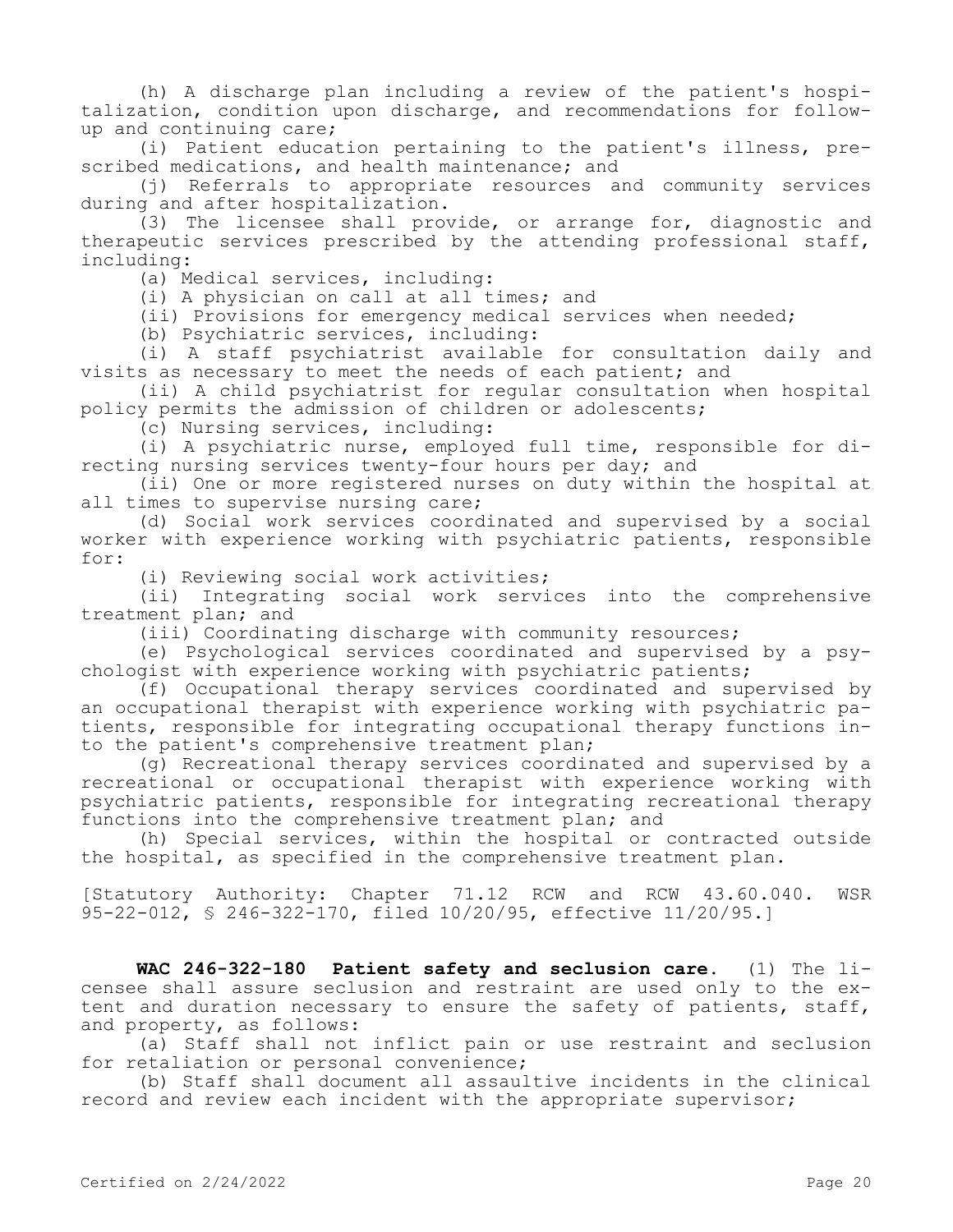(c) Staff shall observe any patient in restraint or seclusion at least every fifteen minutes, intervening as necessary, and recording observations and interventions in the clinical record;

(d) Staff shall notify, and receive authorization by, a physician, physician assistant, or psychiatric advanced registered nurse practitioner within one hour of initiating patient restraint or seclusion;

(e) A physician, physician assistant, or psychiatric advanced registered nurse practitioner shall examine each restrained or secluded patient and renew the order for every twenty-four continuous hours of restraint and seclusion; and

(f) A mental health professional or registered nurse shall evaluate the patient when secluded or restrained more than two continuous hours, and reevaluate the patient at least once every eight continuous hours of restraint and seclusion thereafter.

(2) The licensee shall provide adequate emergency supplies and equipment, including airways, bag resuscitators, intravenous fluids, oxygen, sterile supplies, and other equipment identified in the policies and procedures, easily accessible to patient-care staff.

(3) When research is proposed or conducted involving patients, the licensee shall:

(a) Document an initial and continuing review process by a multidisciplinary treatment team;

(b) Require approval by the patient prior to participation;

(c) Allow the patient to discontinue participation at any time; and

(d) Ensure policies and procedures are in accordance with Title 42 Code of Federal Regulations, chapter 1, Part 2, 10/1/89 edition.

(4) The licensee shall prohibit the use of any patient for basic maintenance of the hospital or equipment, housekeeping, or food service in compliance with the Federal Fair Labor Standards Act, 29 U.S.C., paragraph 203 et al., and 29 C.F.R., section 525 et al., except:

(a) Cleaning or maintaining the patient's private living area, or performing personal housekeeping chores; or

(b) Performing therapeutic activities:

(i) Included in and appropriate to the comprehensive treatment plan;

(ii) As agreed to with the patient;

(iii) Documented as part of the treatment program; and

(iv) Appropriate to the age, physical, and mental condition of the patient.

(5) The licensee shall assure the safety and comfort of patients when construction work occurs in or near occupied areas.

[Statutory Authority: Chapter 71.12 RCW. WSR 16-03-062, § 246-322-180, filed 1/19/16, effective 2/19/16. Statutory Authority: Chapter 71.12 RCW and RCW  $43.60.040$ . WSR  $95-22-012$ , §  $246-322-180$ , filed  $10/20/95$ , effective 11/20/95.]

**WAC 246-322-190 Provisions for patients with tuberculosis.** A licensee providing inpatient services for mentally ill patients with suspected or known infectious tuberculosis shall:

(1) Design patient rooms with: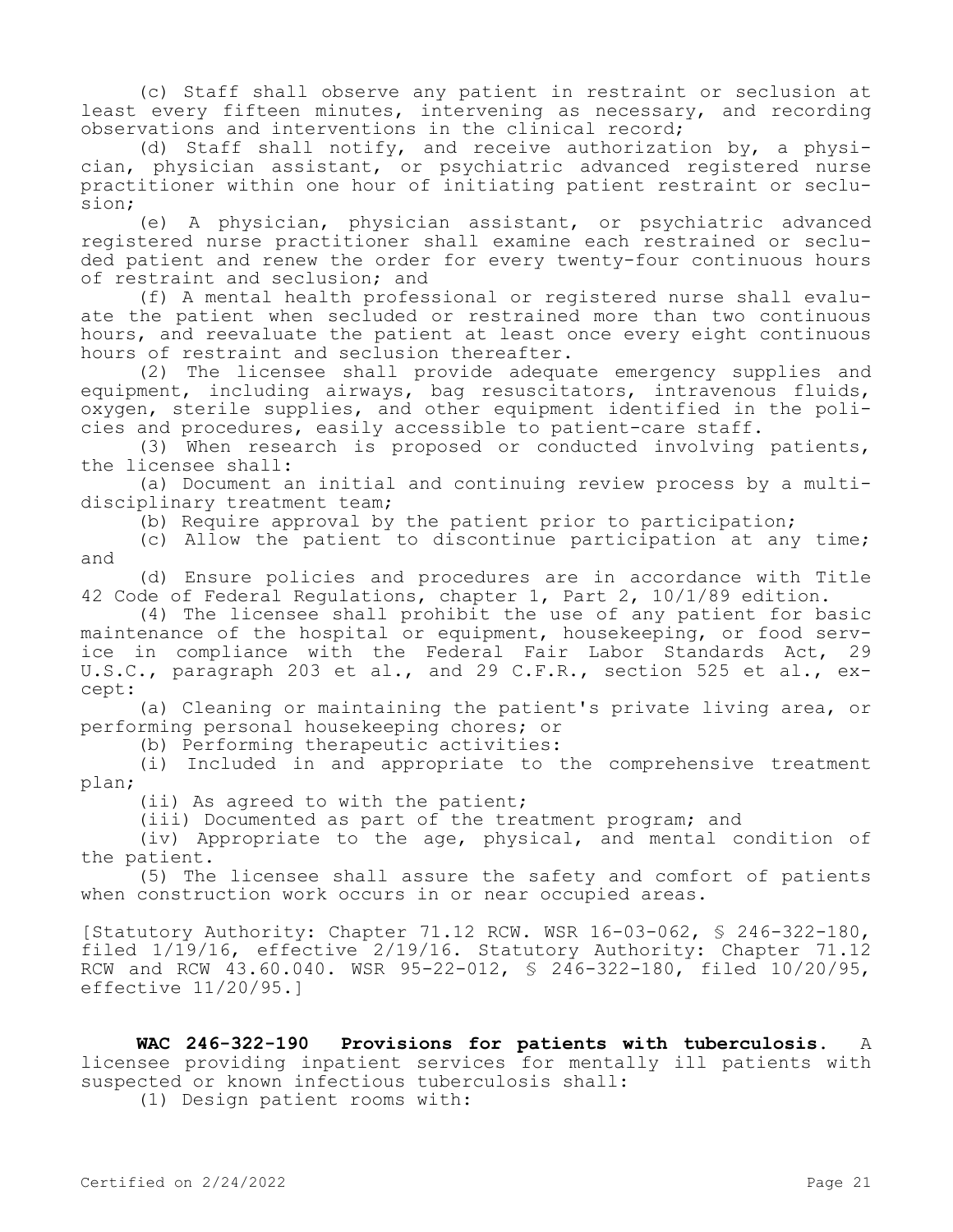(a) Ventilation to maintain a negative pressure condition in each patient room relative to adjacent spaces, except bath and toilet areas, with:

(i) Air movement or exhaust from the patient room to the out-ofdoors with the exhaust grille located over the head of the bed;

(ii) Exhaust at the rate of six air changes per hour;

(iii) Make-up or supply air from adjacent ventilated spaces for four or less air changes per hour, and tempered outside air for two or more air changes per hour; and

(iv) Ultraviolet generator irradiation as follows:

(A) Use of ultraviolet fluorescent fixtures with lamps emitting wave length of 253.7 nanometers;

(B) The average reflected irradiance less than 0.2 microwatts per square centimeter in the room at the five foot level;

(C) Wall-mount type of fixture installed over the head of the bed, as close to the ceiling as possible to irradiate the area of the exhaust grille and the ceiling; and

(D) Lamps changed as recommended by the manufacturer; and

(b) An adjoining bathroom and toilet room with bedpan washer; and

(2) Provide discharge information to the health department of the patient's county of residence.

[Statutory Authority: Chapter 71.12 RCW and RCW 43.60.040. WSR 95-22-012, § 246-322-190, filed 10/20/95, effective 11/20/95.]

**WAC 246-322-200 Clinical records.** (1) The licensee shall establish and maintain an organized clinical record service, consistent with recognized principles of record management, directed, staffed, and equipped to:

(a) Ensure timely, complete and accurate identification, checking, processing, indexing, filing, and retrieval of records;

(b) Facilitate compilation, maintenance, analyses, and distribution of patient care statistics; and

(c) Protect records from undue deterioration and destruction.

(2) The licensee shall develop and maintain an individual clinical record for each person receiving care, treatment, or diagnostic service at the hospital.

(3) The licensee shall ensure prompt entry and filing of the following data into the clinical record for each period a patient receives inpatient or outpatient services:

(a) Identifying information;

(b) Assessment and diagnostic data including history of findings and treatment provided for the psychiatric condition for which the patient is treated in the hospital;

(c) Psychiatric evaluation including:

(i) Medical and psychiatric history and physical examination; and

- (ii) Record of mental status;
- (d) Comprehensive treatment plan;
- (e) Authenticated orders for:
- (i) Drugs or other therapies;
- (ii) Therapeutic diets; and

(iii) Care and treatment, including standing medical orders used in the care and treatment of the patient, except standing medical emergency orders;

(f) Significant observations and events in the patient's clinical treatment;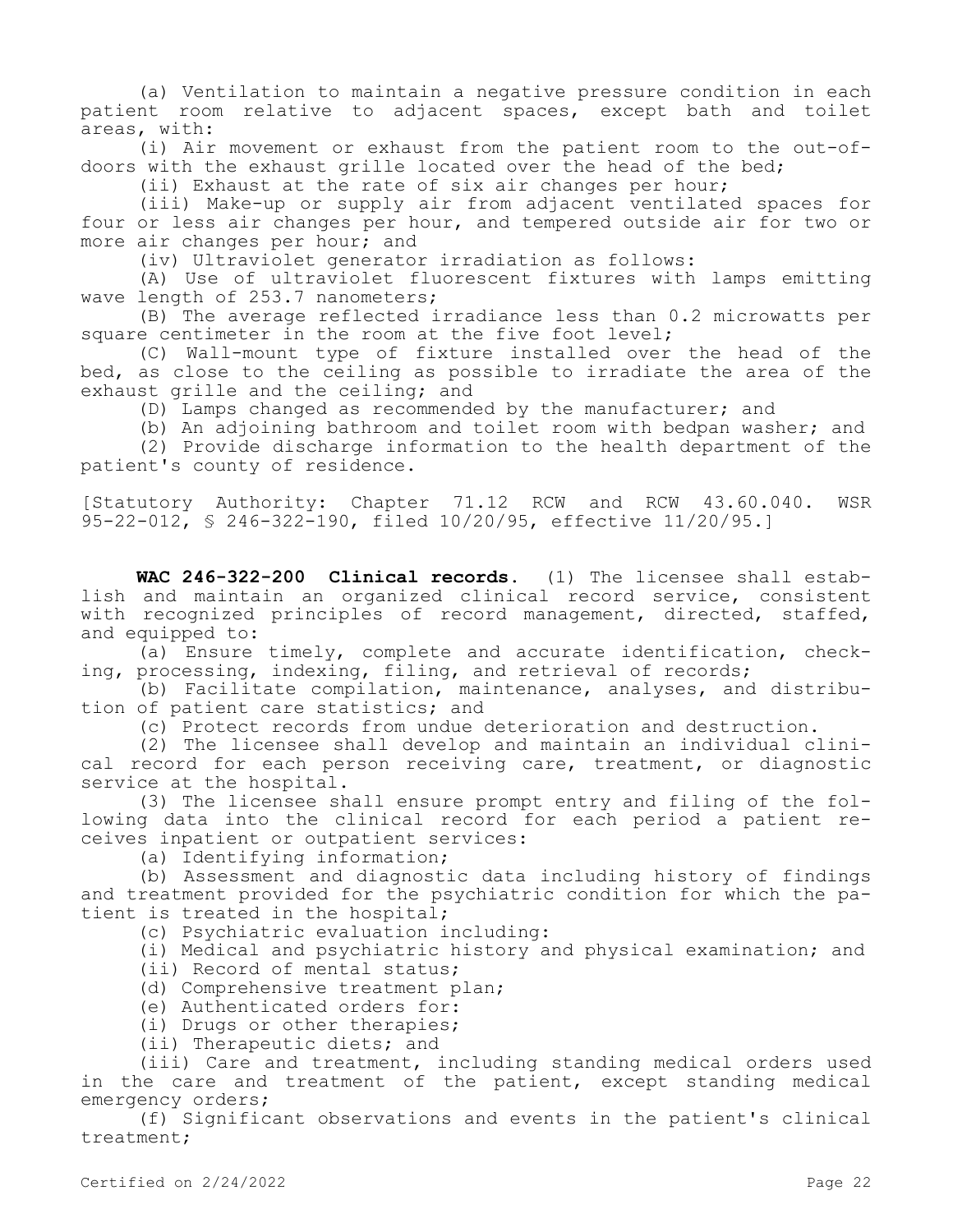(g) Any restraint of the patient;

(h) Databases containing patient information;

(i) Original reports or durable, legible, direct copies of original reports, of all patient tests, diagnostic procedures and examinations performed on or for the patient;

(j) Description of therapies administered, including drug therapies;

(k) Nursing services;

(l) Progress notes recorded by the professional staff responsible for the care of the patient or others significantly involved in active treatment modalities; and

(m) A discharge plan and discharge summary.

(4) The licensee shall ensure each entry includes:

(a) Date;

(b) Time of day;

(c) Authentication by the individual making the entry; and

(d) Diagnosis, abbreviations and terminology consistent with:

(i) Fourth edition revised 1994 *The American Psychiatry Association Diagnostic and Statistical Manual of Mental Disorders*; and

(ii) *International Classification of Diseases, 9th edition, 1988*.

(5) The licensee shall provide designated areas, designed to assure confidentiality, for reading, recording, and maintaining patient clinical records and for patients to review their own records.

(6) The licensee shall share and release information relating to patients and former patients only as authorized by statute and administrative code, and shall protect patient confidentiality according to confidentiality requirements in chapters 70.02, 71.05, and 71.34 RCW.

(7) The licensee shall retain and preserve:

(a) Each patient's clinical records, excluding reports on referred outpatient diagnostic services, for:

(i) Adult patients, a minimum of ten years following the most recent discharge; or

(ii) Patients who are minors at the time of care, treatment, or diagnosis, a minimum of three years following the patient's eighteenth birth date, or ten years following the most recent discharge, whichever is longer;

(b) Reports on referred outpatient diagnostic services for at least two years;

(c) A master patient index card or equivalent for at least the same period of time as the corresponding clinical records; and

(d) Patients' clinical records, registers, indexes, and analyses of hospital service in original form or in photographic form in accordance with the provisions of chapter 5.46 RCW.

[Statutory Authority: Chapter 71.12 RCW and RCW 43.60.040. WSR 95-22-012, § 246-322-200, filed 10/20/95, effective 11/20/95.]

**WAC 246-322-210 Pharmacy and medication services.** The licensee shall:

(1) Maintain the pharmacy in the hospital in a safe, clean, and sanitary condition;

(2) Provide evidence of current approval of pharmacy services by the pharmacy quality assurance commission under chapter 18.64 RCW;

(3) Develop and implement procedures for prescribing, storing, and administering medications according to state and federal laws and rules, including: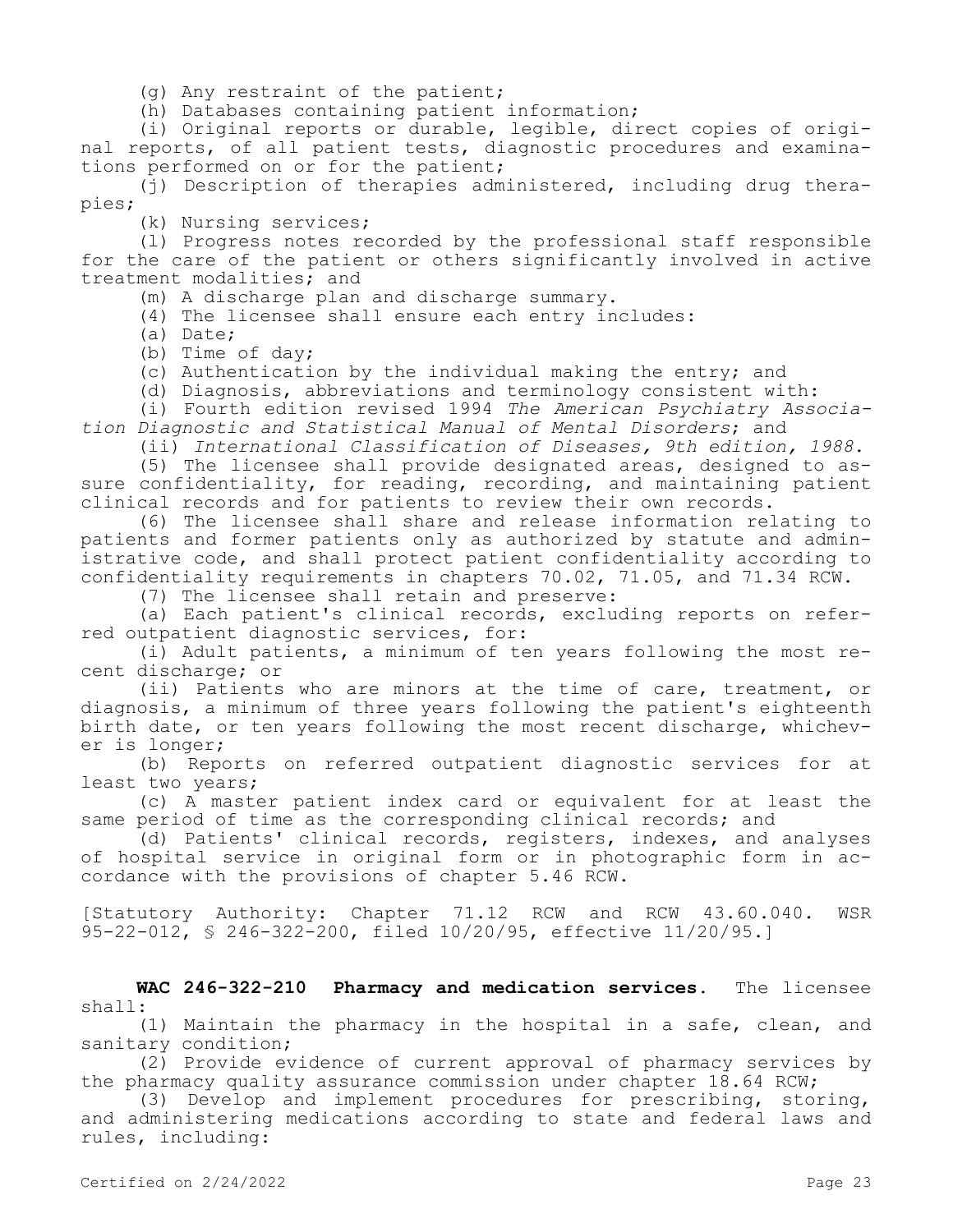(a) Assuring professional staff who prescribe are authorized to prescribe under chapter 69.41 RCW;

(b) Assuring orders and prescriptions for medications administered and self-administered include:

(i) Date and time;

(ii) Type and amount of drug;

(iii) Route of administration;

(iv) Frequency of administration; and

(v) Authentication by professional staff;

(c) Administering drugs;

(d) Self-administering drugs;

(e) Receiving and recording or transcribing verbal or telephone drug orders by authorized staff;

(f) Authenticating verbal and telephone orders by prescriber in a timely manner, not to exceed forty-eight hours for inpatients;

(g) Use of medications and drugs owned by the patient but not dispensed by the hospital pharmacy, including:

(i) Specific written orders;

(ii) Identification and administration of drug;

(iii) Handling, storage and control;

(iv) Disposition; and

(v) Pharmacist and physician inspection and approval prior to patient use to ensure proper identification, lack of deterioration, and consistency with current medication profile;

(h) Maintaining drugs in patient care areas of the hospital including:

(i) Hospital pharmacist or consulting pharmacist responsibility;

(ii) Legible labeling with generic and/or trade name and strength as required by federal and state laws;

(iii) Access only by staff authorized access under hospital policy;

(iv) Storage under appropriate conditions specified by the hospital pharmacist or consulting pharmacist, including provisions for:

(A) Storing medicines, poisons, and other drugs in a specifically designated, well-illuminated, secure space;

(B) Separating internal and external stock drugs; and

(C) Storing Schedule II drugs in a separate locked drawer, compartment, cabinet, or safe;

(i) Preparing drugs in designated rooms with ample light, ventilation, sink or lavatory, and sufficient work area;

(j) Prohibiting the administration of outdated or deteriorated drugs, as indicated by label;

(k) Restricting access to pharmacy stock of drugs to:

(i) Legally authorized pharmacy staff; and

(ii) Except for Schedule II drugs, to a registered nurse designated by the hospital when all of the following conditions are met:

(A) The pharmacist is absent from the hospital;

(B) Drugs are needed in an emergency, and are not available in floor supplies; and

(C) The registered nurse, not the pharmacist, is accountable for the registered nurse's actions;

(4) The appropriate professional staff committee shall approve all policies and procedures on drugs, after documented consultation with:

(a) The pharmacist or pharmacist consultant directing hospital pharmacy services; and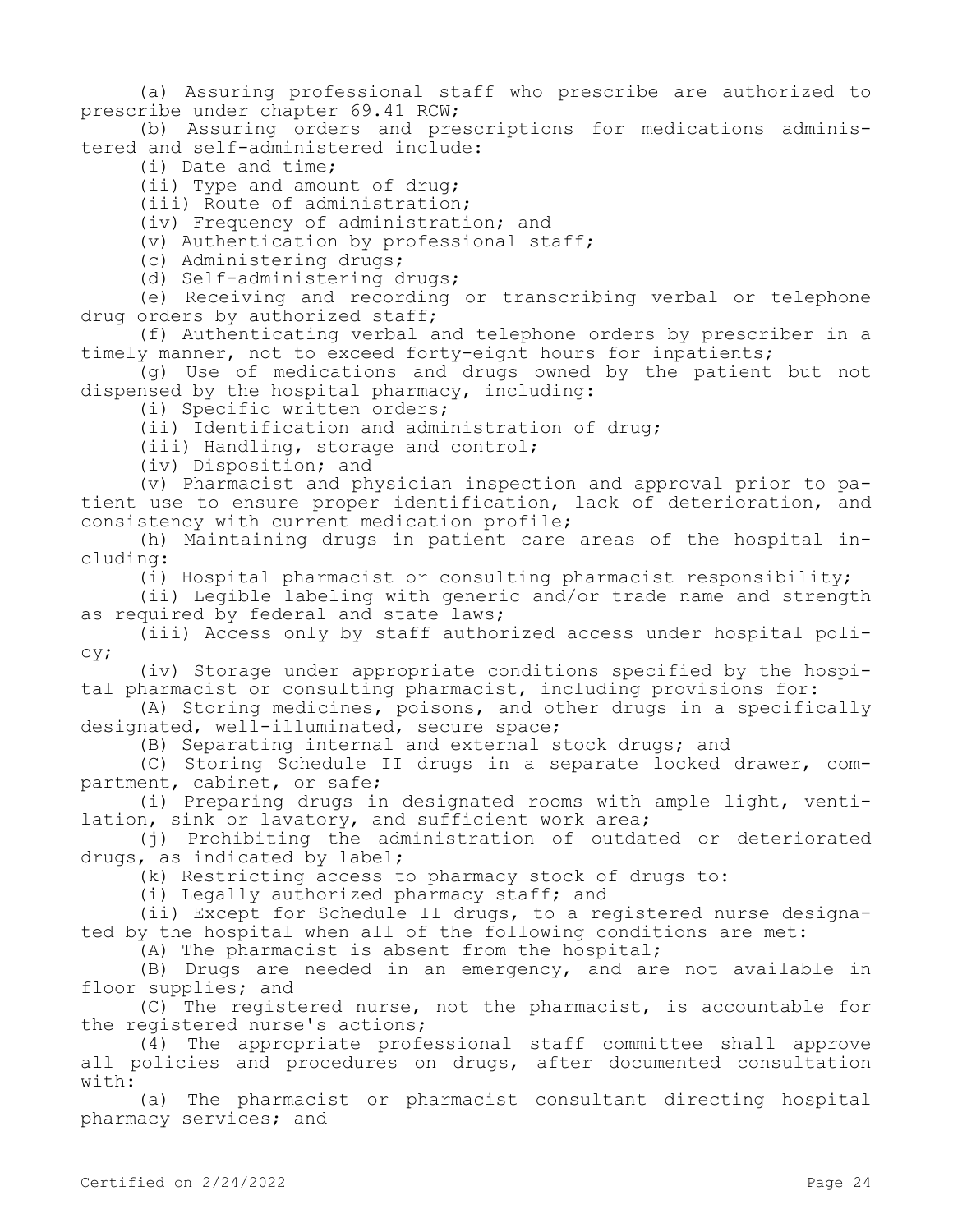(b) An advisory group comprised of representatives from the professional staff, hospital administration, and nursing services;

(5) When planning new construction of a pharmacy:

(a) Follow the general design requirements for architectural components, electrical service, lighting, call systems, hardware, interior finishes, heating, plumbing, sewerage, ventilation/air conditioning, and signage in WAC 246-318-540;

(b) Provide housekeeping facilities within or easily accessible to the pharmacy;

(c) Locate pharmacy in a clean, separate, secure room with:

(i) Storage, including locked storage for Schedule II controlled substances;

(ii) All entrances equipped with closers;

(iii) Automatic locking mechanisms on all entrance doors to preclude entrance without a key or combination;

(iv) Perimeter walls of the pharmacy and vault, if used, constructed full height from floor to ceiling;

(v) Security devices or alarm systems for perimeter windows and relites;

(vi) An emergency signal device to signal at a location where twenty-four-hour assistance is available;

(vii) Space for files and clerical functions;

(viii) Break-out area separate from clean areas; and

(ix) Electrical service including emergency power to critical pharmacy areas and equipment;

(d) Provide a general compounding and dispensing unit, room, or area with:

(i) A work counter with impermeable surface;

(ii) A corrosion-resistant sink, suitable for handwashing, mounted in counter or integral with counter;

(iii) Storage space;

(iv) A refrigeration and freezing unit; and

(v) Space for mobile equipment;

(e) If planning a manufacturing and unit dose packaging area or room, provide with:

(i) Work counter with impermeable surface;

(ii) Corrosion-resistant sink, suitable for handwashing, mounted in counter or integral with counter; and

(iii) Storage space;

(f) Locate admixture, radiopharmaceuticals, and other sterile compounding room, if planned, in a low traffic, clean area with:

(i) A preparation area;

(ii) A work counter with impermeable surface;

(iii) A corrosion-resistant sink, suitable for handwashing, mounted in counter or integral with counter;

(iv) Space for mobile equipment;

(v) Storage space;

(vi) A laminar flow hood in admixture area; and

(vii) Shielding and appropriate ventilation according to WAC 246-318-540 (3)(m) for storage and preparation of radiopharmaceuticals;

(g) If a satellite pharmacy is planned, comply with the provisions of:

(i) Subsection  $(5)(a)$ ,  $(5)(c)(i)$ ,  $(ii)$ ,  $(iii)$ ,  $(iv)$ ,  $(v)$ , and (vi) of this section when drugs will be stored;

(ii) Subsection (5)(c)(vii), (viii), and (ix) of this section, if appropriate; and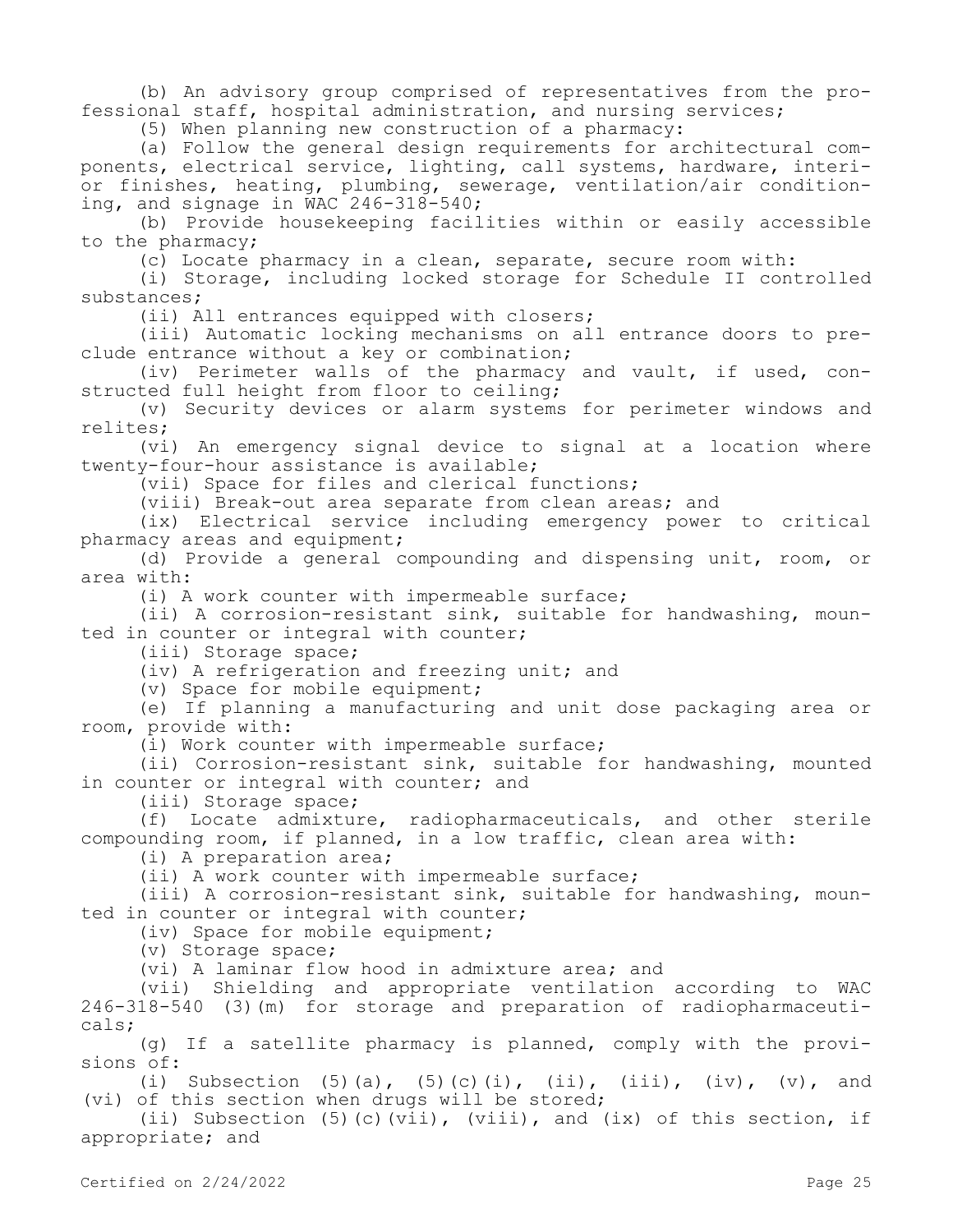(iii) Subsections (5)(d) and (f) of this section if planned;

(h) If a separate outpatient pharmacy is planned, comply with the requirements for a satellite pharmacy including:

(i) Easy access;

(ii) A conveniently located toilet meeting accessibility requirements in WAC 51-20-3100; and

(iii) A private counseling area.

[Statutory Authority: 2013 c 19 and RCW 71.12.670. WSR 15-09-108, §  $246 - 322 - 210$ , filed  $4/20/15$ , effective  $5/21/15$ . Statutory Authority: Chapter 71.12 RCW and RCW 43.60.040. WSR 95-22-012, § 246-322-210, filed 10/20/95, effective 11/20/95.]

**WAC 246-322-220 Laboratory services.** The licensee shall:

(1) Provide access to laboratory services to meet emergency and routine needs of patients;

(2) Ensure laboratory services are provided by licensed or waivered medical test sites in accordance with chapter 70.42 RCW and chapter 246-338 WAC; and

(3) Maintain each medical test site in the hospital in a safe, clean, and sanitary condition.

[Statutory Authority: Chapter 71.12 RCW and RCW 43.60.040. WSR 95-22-012, § 246-322-220, filed 10/20/95, effective 11/20/95.]

**WAC 246-322-230 Food and dietary services.** The licensee shall:

(1) Comply with chapters 246-215 and 246-217 WAC, food service;

(2) Designate an individual responsible for managing and supervising dietary/food services twenty-four hours per day, including:

(a) Incorporating ongoing recommendations of a dietitian;

(b) Serving at least three meals a day at regular intervals with fifteen or less hours between the evening meal and breakfast, unless the licensee provides a nutritious snack between the evening meal and breakfast;

(c) Providing well-balanced meals and nourishments that meet the current recommended dietary allowances of the *National Research Council,* 10th edition, 1989, adjusted for patient age, sex and activities unless contraindicated;

(d) Making nourishing snacks available as needed for patients, and posted as part of the menu;

(e) Preparing and serving therapeutic diets according to written medical orders;

(f) Preparing and serving meals under the supervision of food service staff;

(g) Maintaining a current diet manual, approved in writing by the dietitian and medical staff, for use in planning and preparing therapeutic diets;

(h) Ensuring all menus:

(i) Are written at least one week in advance;

(ii) Indicate the date, day of week, month and year;

(iii) Include all foods and snacks served that contribute to nutritional requirements;

(iv) Provide a variety of foods;

(v) Are approved in writing by the dietitian;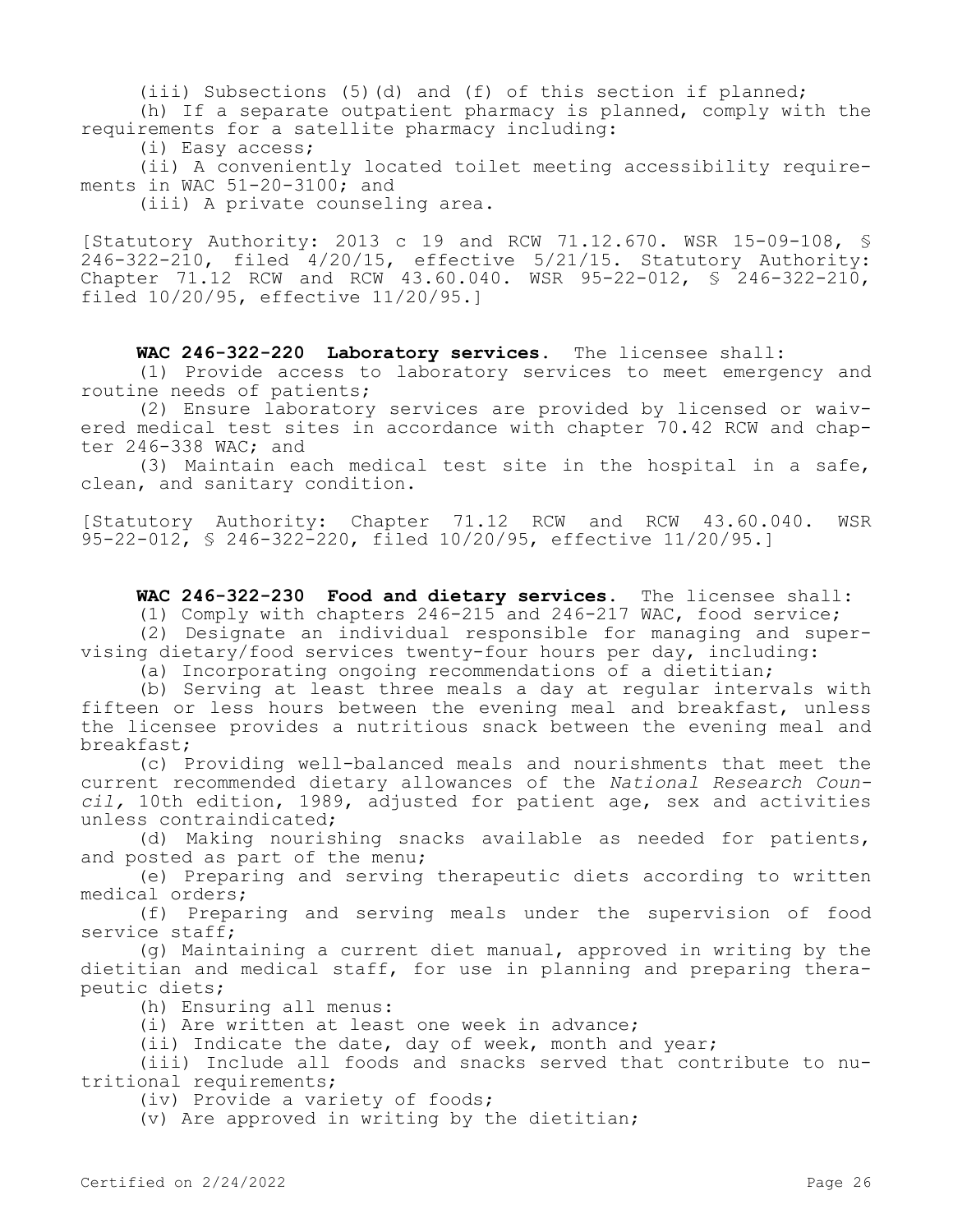(vi) Are posted in a location easily accessible to all patients; and

(vii) Are retained for one year;

(3) Substitute foods, when necessary, of comparable nutrient value and record changes on the menu;

(4) Allow sufficient time for patients to consume meals;

(5) Ensure staff from dietary/food services are present in the hospital during all meal times;

(6) Keep policies and procedures pertaining to food storage, preparation, and storage, and cleaning food service equipment and work areas in the food service area for easy reference by dietary staff at all times.

[Statutory Authority: Chapter 71.12 RCW and RCW 43.60.040. WSR 95-22-012, § 246-322-230, filed 10/20/95, effective 11/20/95.]

**WAC 246-322-240 Laundry.** The licensee shall provide:

(1) Laundry and linen services, on the premises or by commercial laundry;

(2) Storage and sorting areas for soiled laundry in well-ventilated areas, separate from clean linen handling areas;

(3) A clean area with an adequate supply of clean linen;

(4) When laundry is washed on the premises:

(a) An adequate water supply and a minimum water temperature of 140°F in washing machines; and

(b) Laundry facilities in areas separate from food preparation and dining; and

(5) Facilities for patients who wear their own clothing during hospitalization to do personal laundry.

[Statutory Authority: Chapter 71.12 RCW and RCW 43.60.040. WSR 95-22-012, § 246-322-240, filed 10/20/95, effective 11/20/95.]

**WAC 246-322-250 Construction.** (1) The applicant or licensee shall comply with chapter 31 of the Washington State Building Code for all construction.

(2) Prior to starting construction, the applicant or licensee shall submit the following documentation to the department:

(a) A completed application form, a copy of which is provided in the *Submissions Guide for Health and Residential Facility Construction Projects,* which may be obtained from the department;

(b) The fee specified in chapter 246-314 WAC;

(c) A functional program which describes the services and operational methods affecting the hospital building, premises, and patients;

(d) One set of preliminary documents including, when applicable:

(i) Plot plans drawn to scale showing:

(A) Streets, driveways, parking, vehicle and pedestrian circulation;

(B) Site utilities, water service system, sewage disposal system, electrical service system, elevations; and

(C) Location of existing and new buildings and other fixed equipment;

(ii) Building plans drawn to scale showing: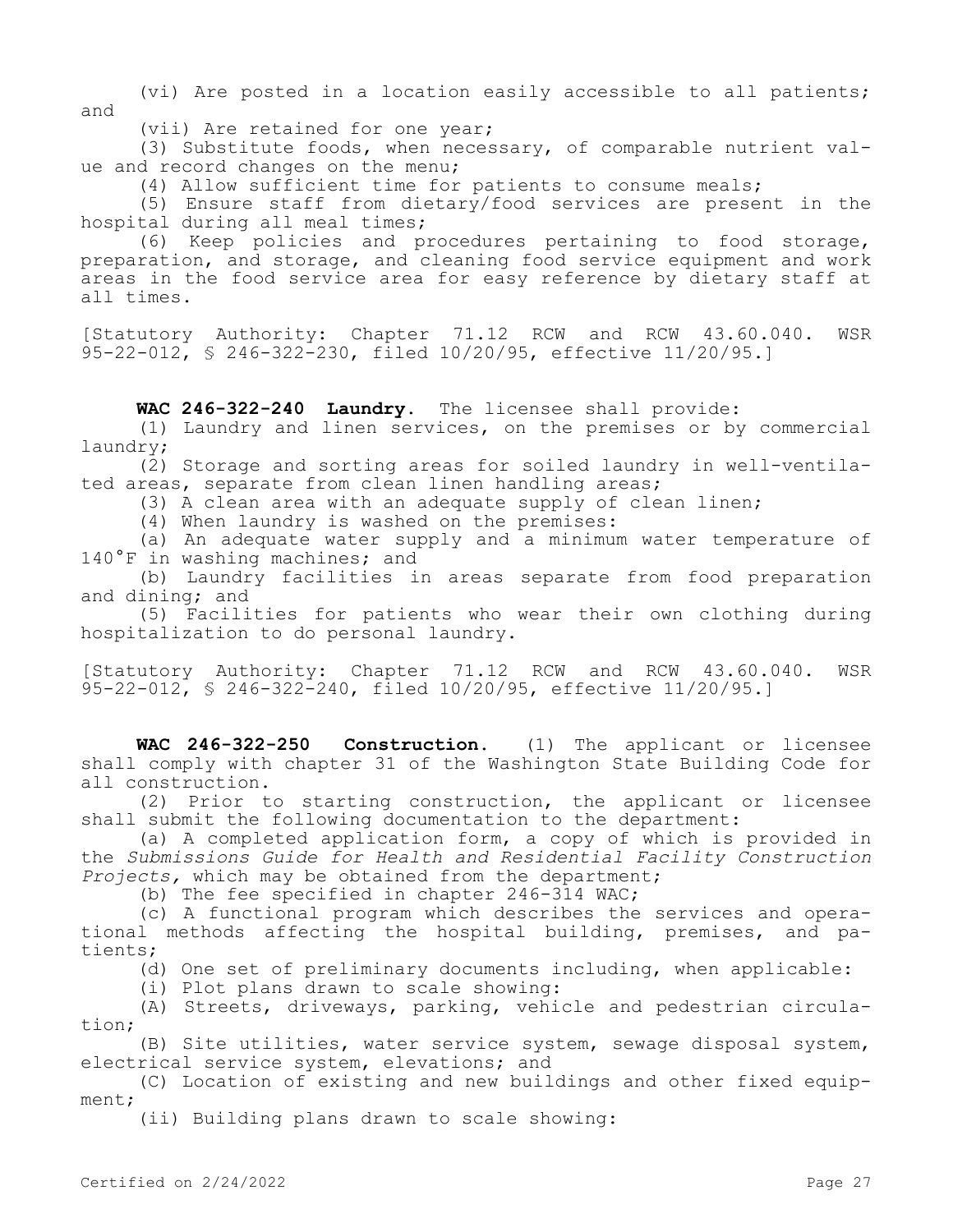(A) Floor plans designating function of each room and fixed equipment;

(B) Typical building sections and exterior elevations;

(iii) Outline specifications generally describing the construction and materials including mechanical and electrical systems; and

(e) Three sets of final construction drawings, stamped by a Washington state licensed architect or engineer, complying with the requirements of this chapter including, when applicable:

(i) Plot plans drawn to scale showing all items required in the preliminary plan in final form;

(ii) Building plans drawn to scale showing:

(A) Floor plans designating function of each room and fixed equipment;

(B) Interior and exterior elevations;

(C) Building sections and construction details;

(D) Schedules of room finishes, doors, finish hardware and windows;

(E) Mechanical, including plumbing, heating, venting and air conditioning; and

(F) Electrical, including lighting, power and communication systems; and

(iii) Specifications fully describing the workmanship and finishes;

(f) One copy of specifications and the radiant panel test report for each carpet type used in corridors and exitways;

(g) Three copies of fire sprinkler system shop drawings, hydraulic calculations and equipment specifications, stamped by the fire sprinkler contractor; and

(h) Three copies of fire alarm system shop drawings and equipment specifications.

(3) The licensee shall:

(a) Obtain department approval of final construction documents prior to starting construction;

(b) Conform with the approved plans during construction;

(c) Consult with the department prior to deviating from approved documents;

(d) Provide a written construction project completion notice to the department indicating:

(i) The expected completion date; and

(ii) Compliance with the approved construction documents, requirements of chapter 18.20 RCW and this chapter;

(e) Make adequate provisions for the health, safety, and comfort of patients during construction projects;

(f) Obtain authorization from the department prior to occupying or using new construction; and

(g) Obtain approval of the Washington state fire protection services division prior to construction, modification, and alteration consistent with RCW 18.20.130.

[Statutory Authority: Chapter 71.12 RCW and RCW 43.60.040. WSR 95-22-012, § 246-322-250, filed 10/20/95, effective 11/20/95.]

**WAC 246-322-260 Adverse health events reporting requirements.**  The National Quality Forum identifies and defines twenty-nine serious reportable events (adverse health events) as updated and adopted in 2011.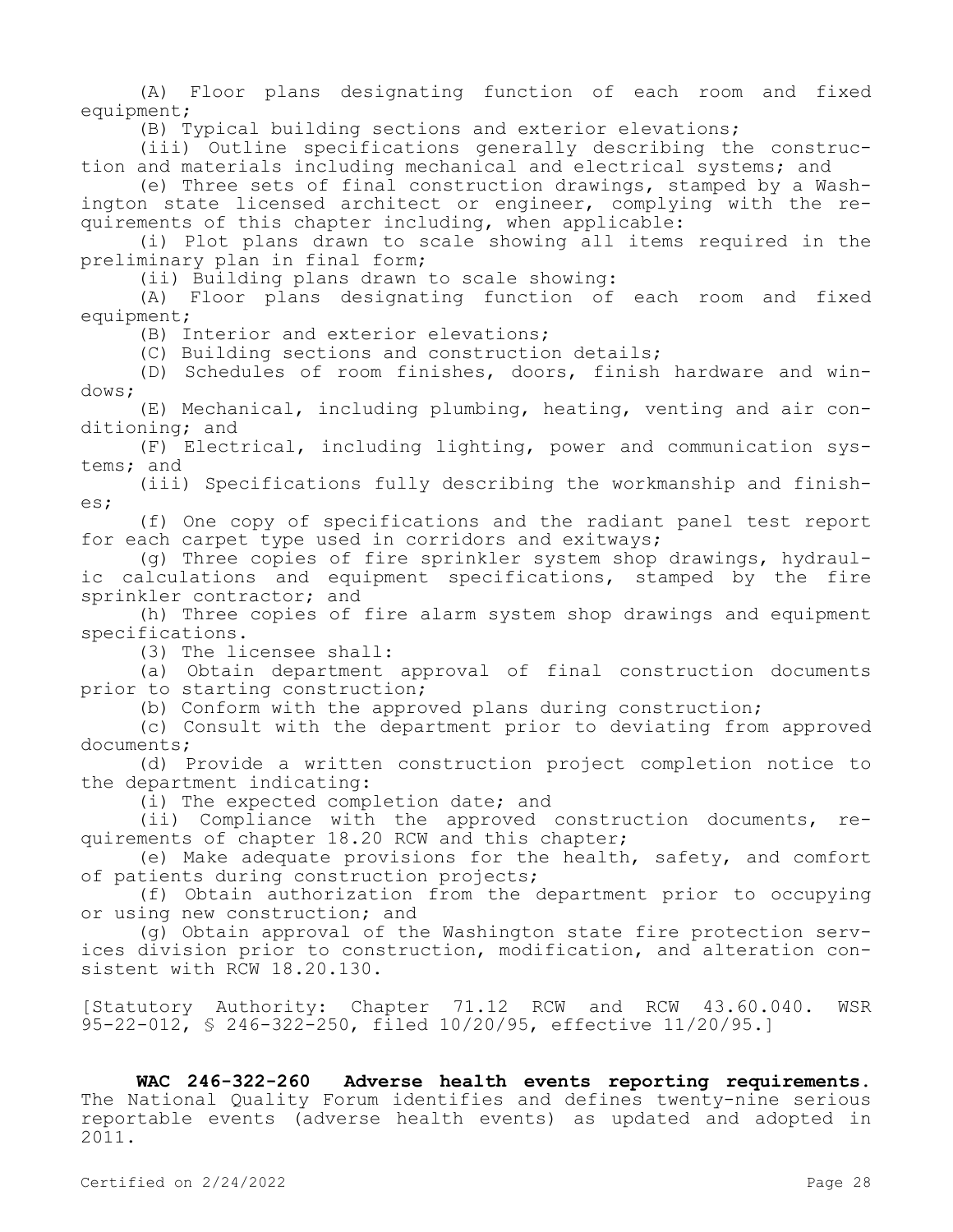(1) Psychiatric hospitals must report adverse health events to the department.

(2) Psychiatric hospitals must comply with the reporting requirements under chapter 246-302 WAC.

(3) Adverse health events are listed in chapter 246-02 WAC.

[Statutory Authority: Chapter 70.56 RCW. WSR 12-16-057, § 246-322-260, filed 7/30/12, effective 10/1/12; WSR 09-07-051, § 246-322-260, filed 3/11/09, effective 4/11/09.]

**WAC 246-322-500 Exemptions.** (1) A licensee wishing to request an exemption from a requirement in this chapter shall submit a written request to the department, including:

(a) A description of the requested exemption;

(b) Reason for the exemption; and

(c) Impact of the exemption on patient or public health and safety.

(2) If the department determines the exemption will not jeopardize patient or public health or safety, and is not contrary to the intent of chapter 71.12 RCW and this chapter, the department may:

(a) Exempt the licensee from meeting a specific requirement in this chapter; or

(b) Allow the licensee to use another method of meeting the requirement.

(3) The licensee shall retain a copy of each approved exemption in the hospital.

[Statutory Authority: Chapter 71.12 RCW and RCW 43.60.040. WSR 95-22-012, § 246-322-500, filed 10/20/95, effective 11/20/95.]

**WAC 246-322-990 Private psychiatric hospital fees.** This section establishes the initial licensure and annual renewal fees for private psychiatric hospitals licensed under chapter 71.12 RCW.

(1) Applicants and licensees shall:

(a) Submit to the department an initial licensure fee of four hundred ninety-five dollars for each bed space within the licensed bed capacity of the hospital;

(b) Submit to the department an annual renewal fee of four hundred ninety-five dollars for each bed space within the licensed bed capacity of the hospital to the department;

(c) Include all bed spaces and rooms complying with physical plant and movable equipment requirements of this chapter for twentyfour-hour assigned patient rooms;

(d) Include bed spaces assigned for less than twenty-four-hour patient use as part of the licensed bed capacity when:

(i) Physical plant requirements of this chapter are met without movable equipment; and

(ii) The private psychiatric hospital currently possesses the required movable equipment and certifies this fact to the department.

(e) Limit licensed bed spaces as required under chapter 70.38 RCW;

(f) Submit applications for bed additions to the department for review and approval under chapter 70.38 RCW subsequent to department establishment of the private psychiatric hospital's licensed bed capacity;